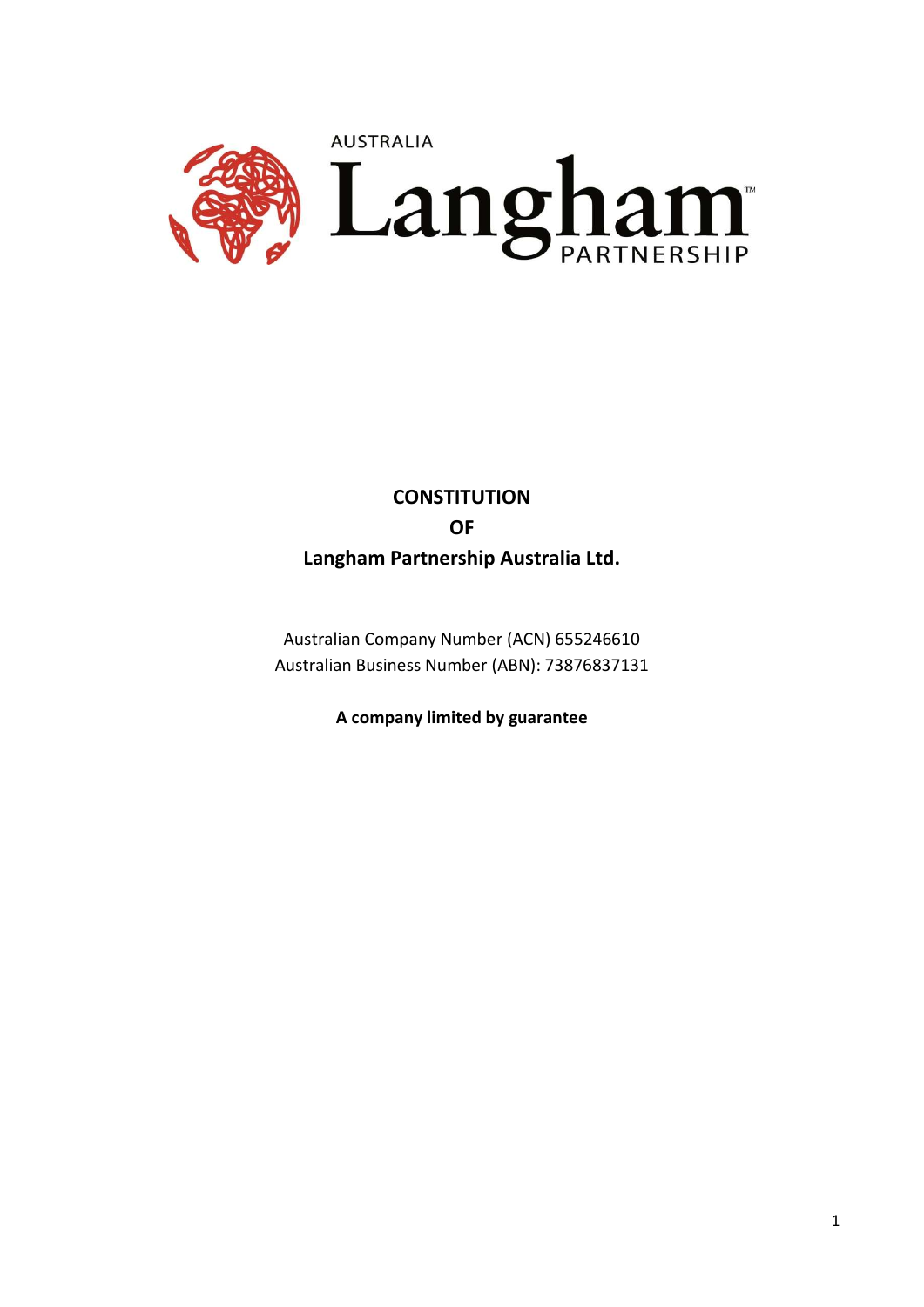# Table of contents

|                                       |                                                                         | Page number    |  |  |
|---------------------------------------|-------------------------------------------------------------------------|----------------|--|--|
| Preliminary                           |                                                                         | 5              |  |  |
| 1.                                    | Name of the company                                                     |                |  |  |
| 2.                                    | Type of company                                                         |                |  |  |
| 3.                                    | Limited liability of members                                            |                |  |  |
| 4.                                    | The guarantee                                                           |                |  |  |
| 5.                                    | Definitions                                                             |                |  |  |
| <b>Charitable purposes and powers</b> |                                                                         |                |  |  |
| 6.                                    | Purposes                                                                |                |  |  |
| 7.                                    | Powers                                                                  |                |  |  |
| 8.                                    | Not-for-profit                                                          |                |  |  |
| 9.                                    | Amending the constitution                                               | 6              |  |  |
|                                       | <b>Members</b>                                                          |                |  |  |
| 10.                                   | Membership                                                              |                |  |  |
| 11.                                   | Who can be a member?                                                    |                |  |  |
| 12.                                   | How to become a member                                                  |                |  |  |
| 13.                                   | Notification of new member                                              |                |  |  |
| 14.                                   | When a person becomes a member                                          |                |  |  |
| 15.                                   | When a person stops being a member                                      |                |  |  |
| 16.                                   | Register of members                                                     | $\overline{7}$ |  |  |
|                                       | Dispute resolution and disciplinary procedures                          |                |  |  |
| 17.                                   | Dispute resolution                                                      |                |  |  |
| 18.                                   | Disciplining members                                                    | 8              |  |  |
| <b>General meetings of members</b>    |                                                                         |                |  |  |
| 19.                                   | General meetings called by directors                                    | 9              |  |  |
| 20.                                   | General meetings called by members                                      |                |  |  |
| 21.                                   | Annual general meeting                                                  |                |  |  |
| 22.                                   | Notice of general meetings                                              | 10             |  |  |
| 23.                                   | Quorum at general meetings                                              |                |  |  |
| 24.                                   | Auditor's right to attend meetings                                      | 11             |  |  |
| 25.                                   | Representatives of members                                              |                |  |  |
| 26.                                   | Using technology to hold meetings                                       |                |  |  |
| 27.                                   | Chairperson for general meetings                                        |                |  |  |
| 28.                                   | Role of the chairperson                                                 |                |  |  |
| 29.                                   | Adjournment of meetings                                                 |                |  |  |
|                                       | <b>Members' resolutions and statements</b>                              | 12             |  |  |
| 30.                                   | Members' resolutions and statements                                     |                |  |  |
| 31.                                   | Company must give notice of proposed resolution or distribute statement |                |  |  |
| 32.                                   | Circular resolutions of members                                         | 13             |  |  |
| <b>Voting at general meetings</b>     |                                                                         |                |  |  |
| 33.                                   | How many votes a member has                                             |                |  |  |
| 34.                                   | Challenge to member's right to vote                                     |                |  |  |
|                                       |                                                                         |                |  |  |

- 35. How voting is carried out
- 36. When and how a vote in writing must be held

2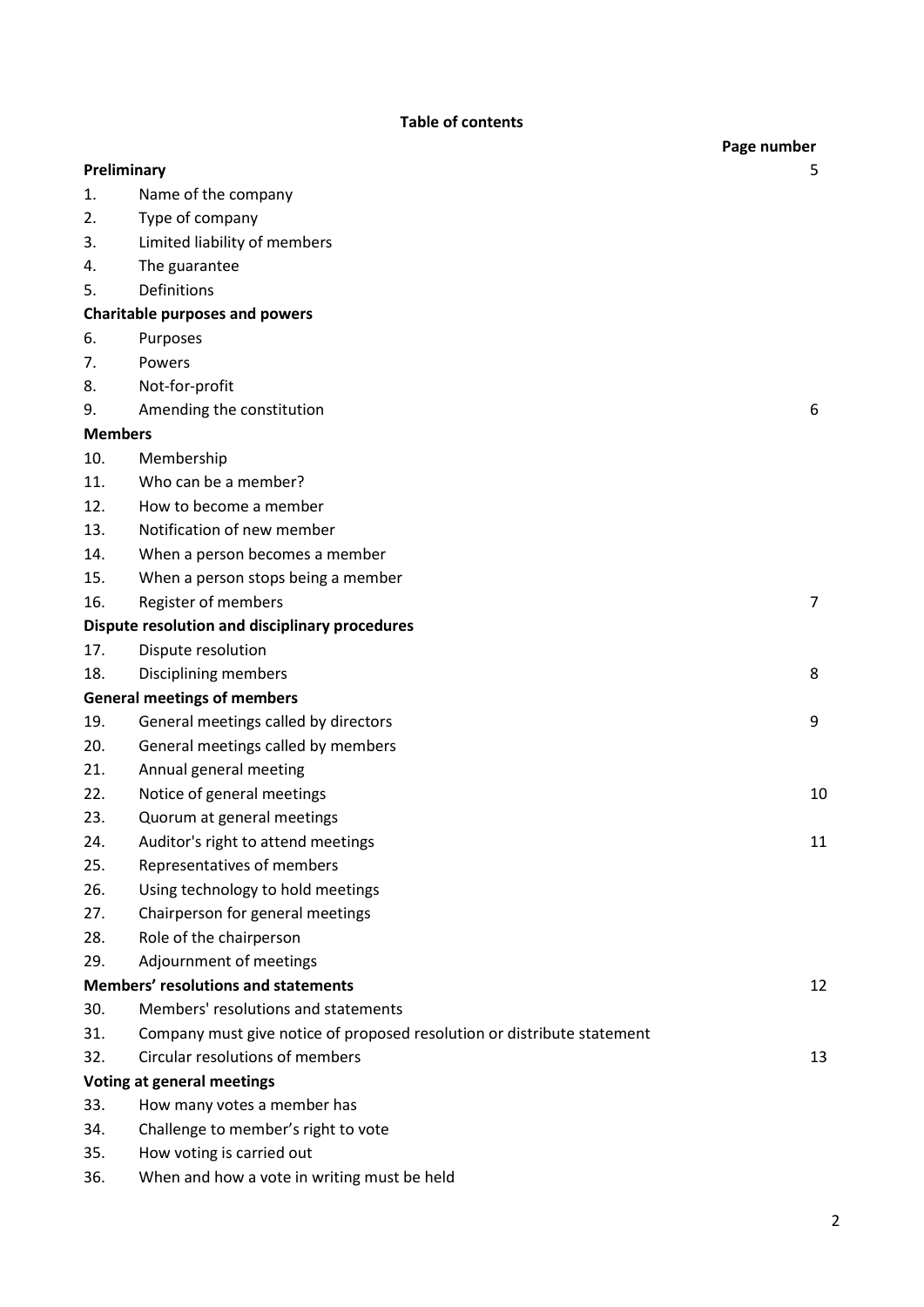|                                 |                                              | Page number |  |
|---------------------------------|----------------------------------------------|-------------|--|
| 37.                             | Proxy votes                                  | 14          |  |
| 37.                             | Appointment of proxy                         |             |  |
| 38.                             | Voting by proxy                              |             |  |
| <b>Directors</b>                |                                              |             |  |
| 39.                             | Number of directors                          | 15          |  |
| 40.                             | Election and appointment of directors        |             |  |
| 41.                             | Election of chairperson                      |             |  |
| 42.                             | Term of office                               |             |  |
| 43.                             | When a director stops being a director       | 16          |  |
| <b>Powers of directors</b>      |                                              |             |  |
| 44.                             | Powers of directors                          |             |  |
| 45.                             | Delegation of directors' powers              |             |  |
| 46.                             | Payments to directors                        |             |  |
| 47.                             | <b>Execution of documents</b>                | 17          |  |
|                                 | <b>Duties of directors</b>                   |             |  |
| 48.                             | <b>Duties of directors</b>                   |             |  |
| 49.                             | Conflicts of interest                        |             |  |
| Directors' meetings             |                                              |             |  |
| 50.                             | When the directors meet                      | 18          |  |
| 51.                             | Calling directors' meetings                  |             |  |
| 52.                             | Chairperson for directors' meetings          |             |  |
| 53.                             | Quorum at directors' meetings                |             |  |
| 54.                             | Using technology to hold directors' meetings |             |  |
| 55.                             | Passing directors' resolutions               |             |  |
| 56.                             | Circular resolutions of directors            |             |  |
|                                 | <b>Secretary</b>                             |             |  |
| 57.                             | Appointment and role of secretary            | 19          |  |
|                                 | <b>Minutes and records</b>                   |             |  |
| 58.                             | Minutes and records                          |             |  |
| 59.                             | Financial and related records                |             |  |
| <b>By-laws</b>                  |                                              | 20          |  |
| 60.                             | By-laws                                      |             |  |
| <b>Notice</b>                   |                                              |             |  |
| 61.                             | What is notice                               |             |  |
| 62.                             | Notice to the company                        |             |  |
| 63.                             | Notice to members                            |             |  |
| 64.                             | When notice is taken to be given             |             |  |
| <b>Financial year</b>           |                                              | 21          |  |
| 65.                             | Company's financial year                     |             |  |
| Indemnity, insurance and access |                                              |             |  |
| 66.                             | Indemnity                                    |             |  |
| 67.                             | Insurance                                    |             |  |
| 68.                             | Directors' access to documents               |             |  |
| Winding up                      |                                              |             |  |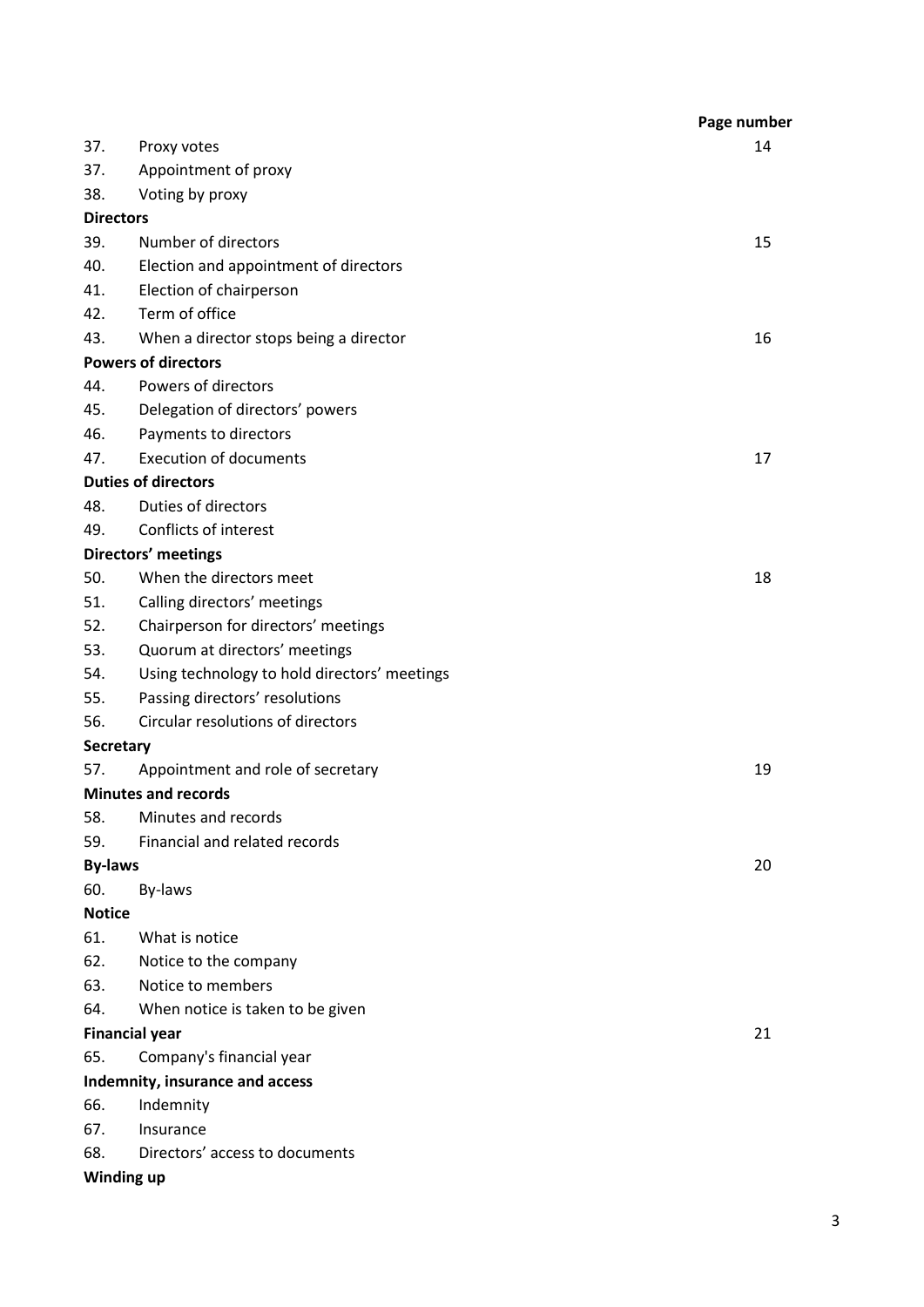# Page number

- 69. Surplus assets not to be distributed to members
- 70. Distribution of surplus assets

# Definitions and interpretation

- 71. Definitions 22
- 72. Reading this constitution with the Corporations Act
- 73. Interpretation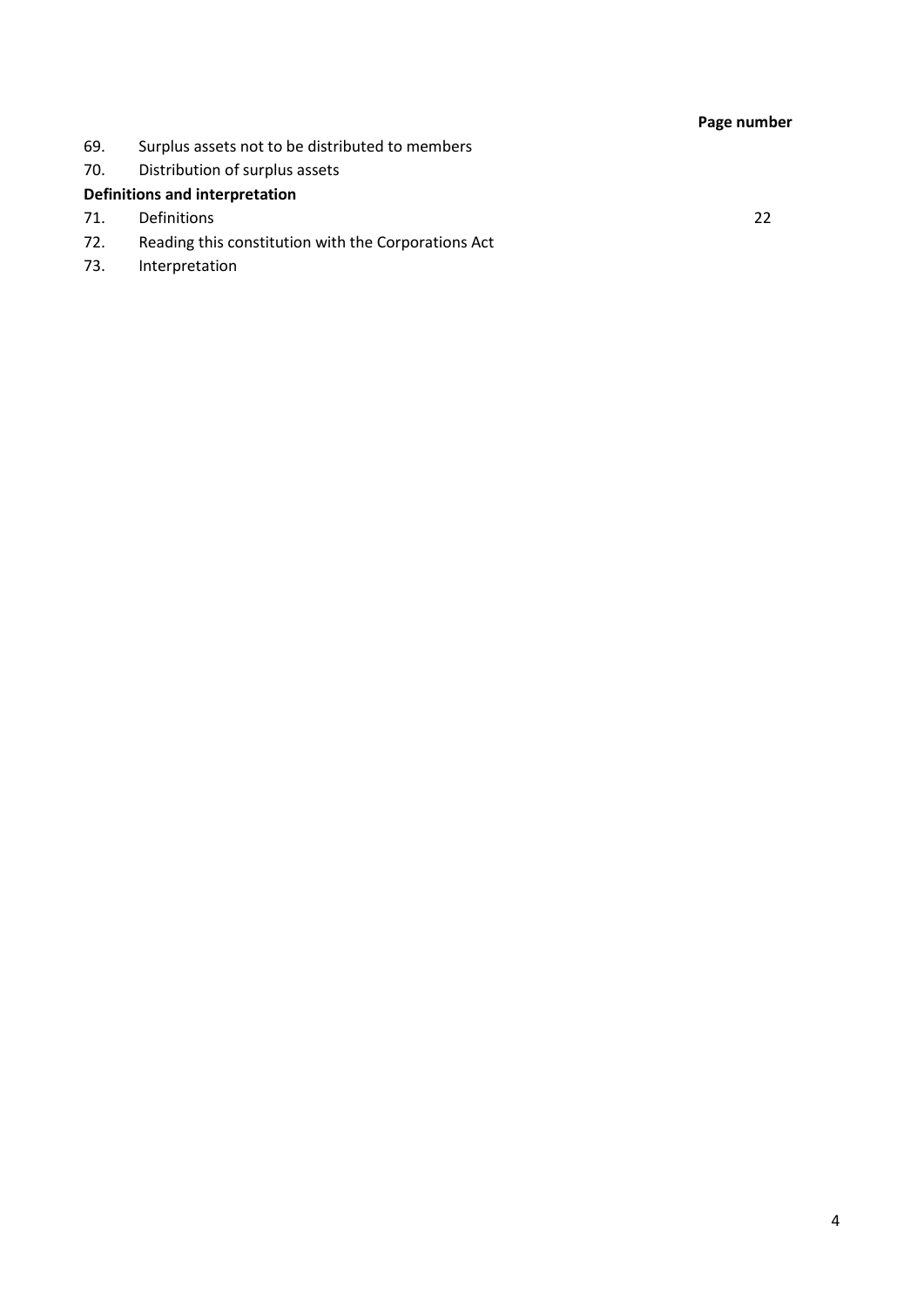# Preliminary

# 1. Name of the company

1.1. The name of the company is Langham Partnership Australia Limited (the company).

# 2. Type of company

2.1. The company is a not-for-profit public company limited by guarantee which is established to be, and to continue as, a charity.

# 3. Limited liability of members

3.1. The liability of members is limited to the amount of the guarantee in clause 4.

# 4. The guarantee

- 4.1. Each member must contribute an amount not more than \$10 (the guarantee) to the property of the company if the company is wound up while the member is a member, or within 12 months after they stop being a member, and this contribution is required to pay for the:
- (a) debts and liabilities of the company incurred before the member stopped being a member; or
- (b) costs of winding up.

# 5. Definitions

5.1. In this constitution, words and phrases have the meaning set out in clauses 71 and 73. Charitable purposes and powers

### 6. Purposes

- 6.1. The company is incorporated to pursue the following charitable purposes:
- (a) To educate Christian leaders in the Majority World;
- (b) To provide appropriate education and resources to equip Christian leaders to be effective Bible preachers;
- (c) To provide scholarships for students from Majority World countries to further their theological education at doctoral level;
- (d) To provide books for the libraries of seminaries, Bible colleges and theological institutions in the Majority World;
- (e) To support and mentor Christian writers and publishers from the Majority World, in order to multiply the creation of indigenous Christian literature.

### 7. Powers

- 7.1. Subject to clause 8, the company has the following powers, which may only be used to carry out its purpose(s) set out in clause 6:
- (a) the powers of an individual, and
- (b) all the powers of a company limited by guarantee under the Corporations Act.

# 8. Not-for-profit

- 8.1. The company must not distribute any income or assets directly or indirectly to its members, except as provided in clauses 8.2 and 69.
- 8.2. Clause 8.1 does not stop the company from doing the following things, provided they are done in good faith: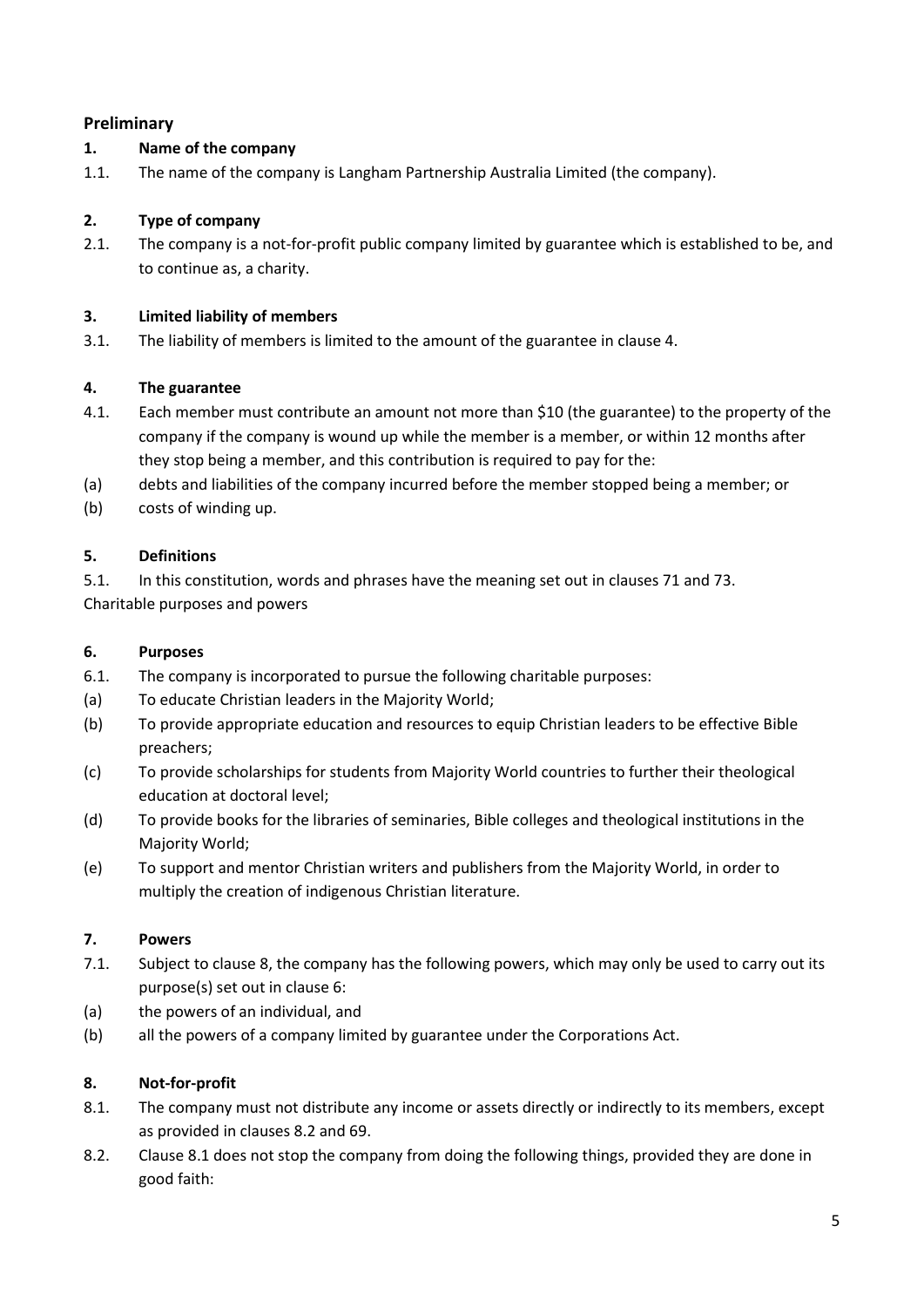- (a) paying a member for goods or services they have provided or expenses they have properly incurred at fair and reasonable rates or rates more favourable to the company, or
- (b) making a payment to a member in carrying out the company's charitable purpose(s).

### 9. Amending the constitution

- 9.1. Subject to clause 9.2, the members may amend this constitution by passing a special resolution.
- 9.2. The members must not pass a special resolution that amends this constitution if passing it causes the company to no longer be a charity.

# Members

### 10. Membership

- 10.1. The members of the company are:
- (a) initial members, and
- (b) any other person that the directors allow to be a member, in accordance with this constitution.

# 11. Who can be a member?

- 11.1. A person who supports the purposes of the company is eligible to be invited to become a member of the company under clause 12.
- 11.2. In this clause, 'person' means an individual or incorporated body.

### 12. How to become a member

12.1. The directors may, by resolution, invite a person (as defined in clause 11.2) to become a member of the company.

### 13. Notification of new member

- 13.1. As soon as practicable after the board makes that determination, the secretary must notify the applicant in writing (including by email or other electronic means, if the board so determines) that the board has invited the person to become a member. The invitation shall include the requirements of clauses 1-8 of this constitution.
- 13.2. If the person accepts the invitation to become a member by notice in writing, the secretary must as soon as possible:
- (a) enter the name of the new member on the register of members; and
- (b) write to the new member to tell her or to tell him that her or his membership is registered, and to inform of the date that their membership commenced (see clause 14).

### 14. When a person becomes a member

14.1. Other than initial members, an applicant for membership will become a member of the company from the date on which her or his name is entered in the register of members.

### 15. When a person stops being a member

- 15.1. A person immediately stops being a member if they:
- (a) die;
- (b) if the member is an incorporated body, that body is wound up or otherwise dissolved or deregistered;
- (c) subject to clause 15.2, resign, by giving notice of her or his resignation to the secretary;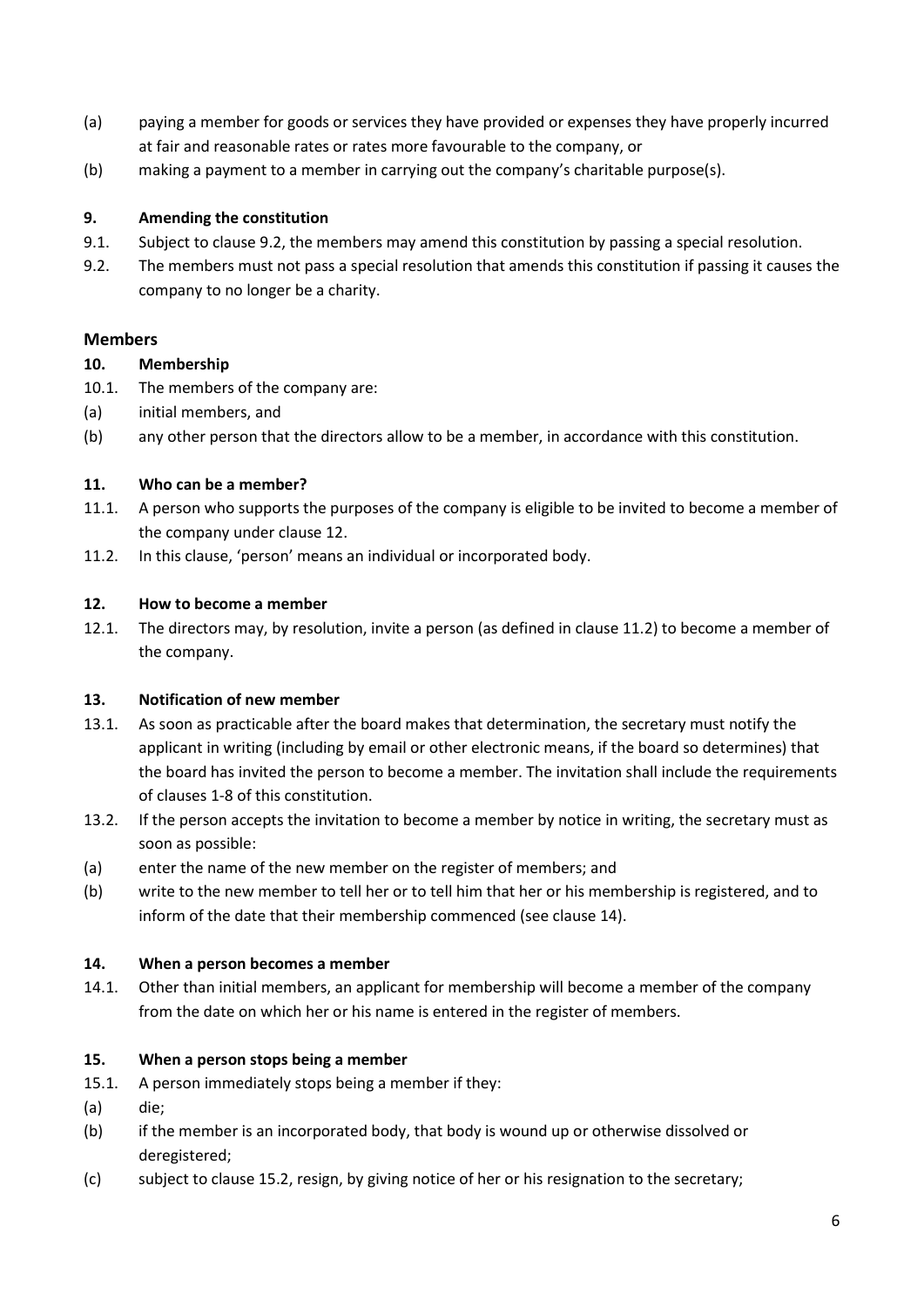- (d) are expelled under clause 18.1.; or
- (e) have not responded within three months to a written request from the secretary that they confirm in writing that they want to remain a member.
- 15.2. A member who seeks to resign her or his membership of the company, must give at least 1 month written notice to the secretary, when tendering her or his written resignation as a member. He or she will cease to be a member at the expiration of that 1 month period.
- 15.3. If a member ceases to be a member, in accordance with clause 15.1, the secretary must make an appropriate entry in the register of members recording the date on which the member ceased to be a member.

### 16. Register of members

- 16.1. The company must establish and maintain a register of the members of the company (whether in written or electronic form) specifying the name and the postal, residential and email addresses (as applicable) of each member of the company, together with the date on which the person concerned became a member.
- 16.2. The register of members must be kept by the secretary and must be accessible at all times to the secretary and to the directors. If the register is kept in a written format, then the register must be kept:
- (a) at the company's principal offices; or
- (b) if the company has no principal offices, at the company's registered office.
- 16.3. The register of members must be open for inspection, free of charge, by any member of the company at any reasonable hour.
- 16.4. A member of the company may obtain a copy of any part of the register on payment of a fee of not more than \$1 for each page copied.
- 16.5. If a member requests that any information contained on the register about the member (other than the member's name) not be available for inspection, that information must not be made available for inspection.
- 16.6. A member must not use information about a member of the company, obtained from the register for any purpose other than to send to the member concerned:
- (a) a notice of meeting or other documents relating to a proposed meeting of the company; or
- (b) any other materials required to be circulated to members to satisfy the requirements of the Act or the Regulation.
- 16.7. If the register of members is kept in electronic form:
- (a) it must be reproducible in a hard copy; and
- (b) the requirements of clauses 16.3 and 16.4 of this Constitution apply as if a reference to the register of members is a reference to a current hard copy of that register.

# Dispute resolution and disciplinary procedures

### 17. Dispute resolution

- 17.1. The dispute resolution procedure in this clause applies to disputes (disagreements) under this constitution between a member or director and:
- (a) one or more members
- (b) one or more directors, or
- (c) the company.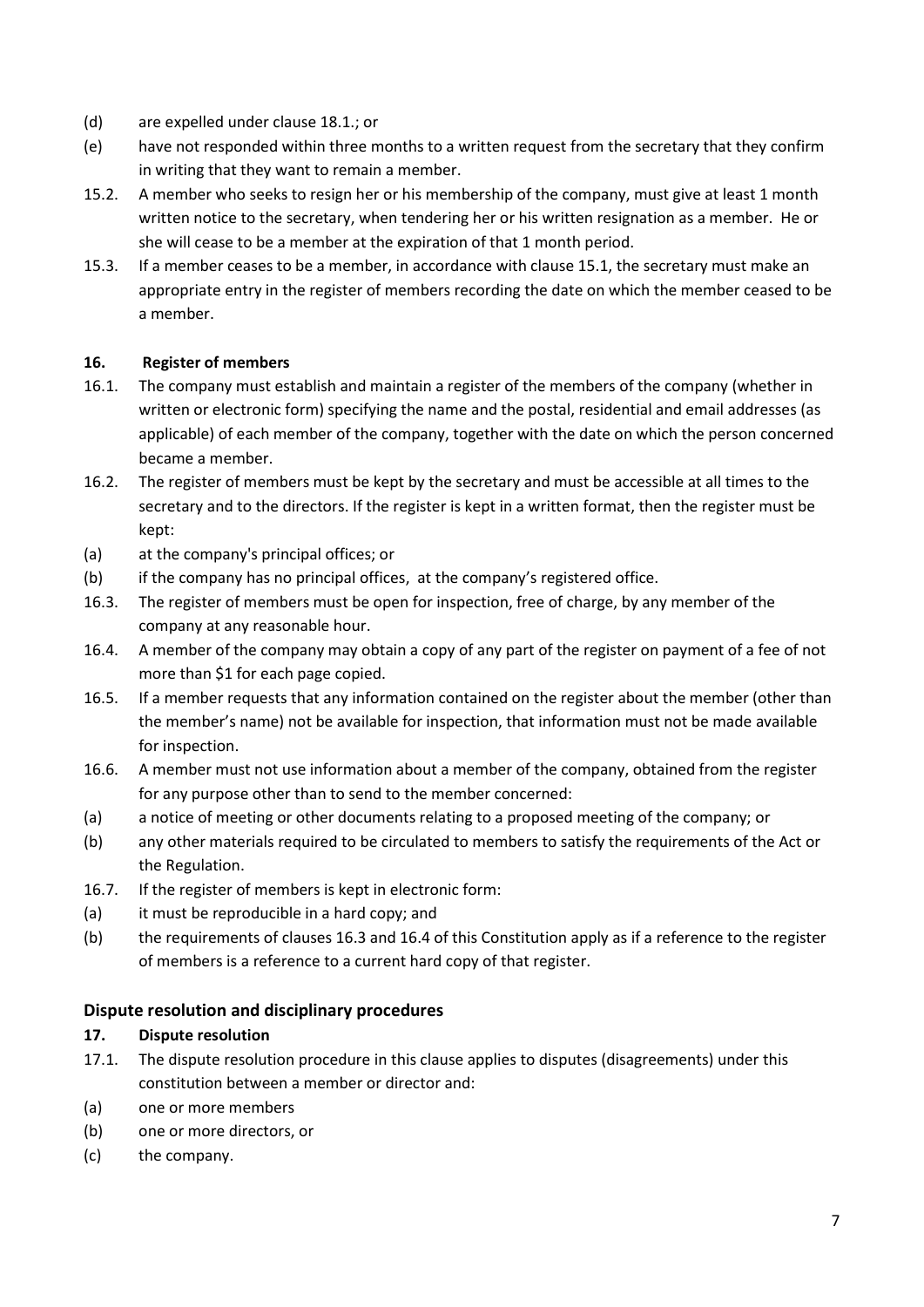- 17.2. If a member or director becomes aware of a dispute falling within clause 17.1 then she or he must give written notice of the dispute to the other party to the dispute and to the company.
- 17.3. The persons involved in the dispute must act reasonably to attempt to resolve the dispute within 14 days of the date on which a notice is served in accordance with clause 17.2.
- 17.4. If the parties to the dispute do not resolve it within the 14 day period nominated in clause 17.3 then they must within 21 days of the service of the notice referred to in clause 17.2:
- (a) notify the company that the dispute has not been resolved; and
- (b) agree to the appointment of a mediator to assist the parties to resolve the dispute.
- 17.5. The mediator must:
- (a) be chosen by agreement of those involved; or
- (b) if the parties to the dispute cannot agree upon a mediator, then:
- (i) the disputes between members, the mediator will be chosen by resolution of the directors; or
- (ii) for all other disputes, the mediator will be chosen by the Commissioner of the Australian Charities and Not-for-profits Commission or the president of the Law Society of New South Wales.
- 17.6. The mediation shall be conducted in accordance with the Law Society mediation rules or otherwise as determined by the Board from time to time.

### 18. Disciplining members

- 18.1. In accordance with this clause, the directors may resolve to warn, suspend or expel a member from the company if the directors consider that:
- (a) the member has breached this constitution; or
- (b) the member's behaviour is causing, has caused, or is likely to cause harm to the company.
- 18.2. At least 14 days before the directors' meeting at which a resolution under clause 18.1 will be considered, the secretary must notify the member in writing:
- (a) that the directors are considering a resolution to warn, suspend or expel the member;
- (b) that this resolution will be considered at a directors' meeting and the date of that meeting;
- (c) what the member is said to have done or not done;
- (d) the nature of the resolution that has been proposed; and
- (e) that the member may provide an explanation to the directors, and details of how to do so.
- 18.3. Before the directors determine whether to pass a resolution in accordance with clause 18.1, the member who may be the subject of such a resolution must be given a chance to explain or defend her or his actions by:
- (a) sending the directors a written explanation before that directors' meeting; and/or
- (b) speaking at the meeting.
- 18.4. After considering any explanation under clause 18.3, the directors may:
- (a) take no further action;
- (b) warn the member;
- (c) suspend the member's rights as a member for a period of no more than 12 months;
- (d) expel the member;
- (e) refer the decision to an unbiased, independent person on conditions that the directors consider appropriate (however, the person can only make a decision that the directors could have made under this clause); or
- (f) require the matter to be determined at a general meeting.
- 18.5. The directors cannot fine a member.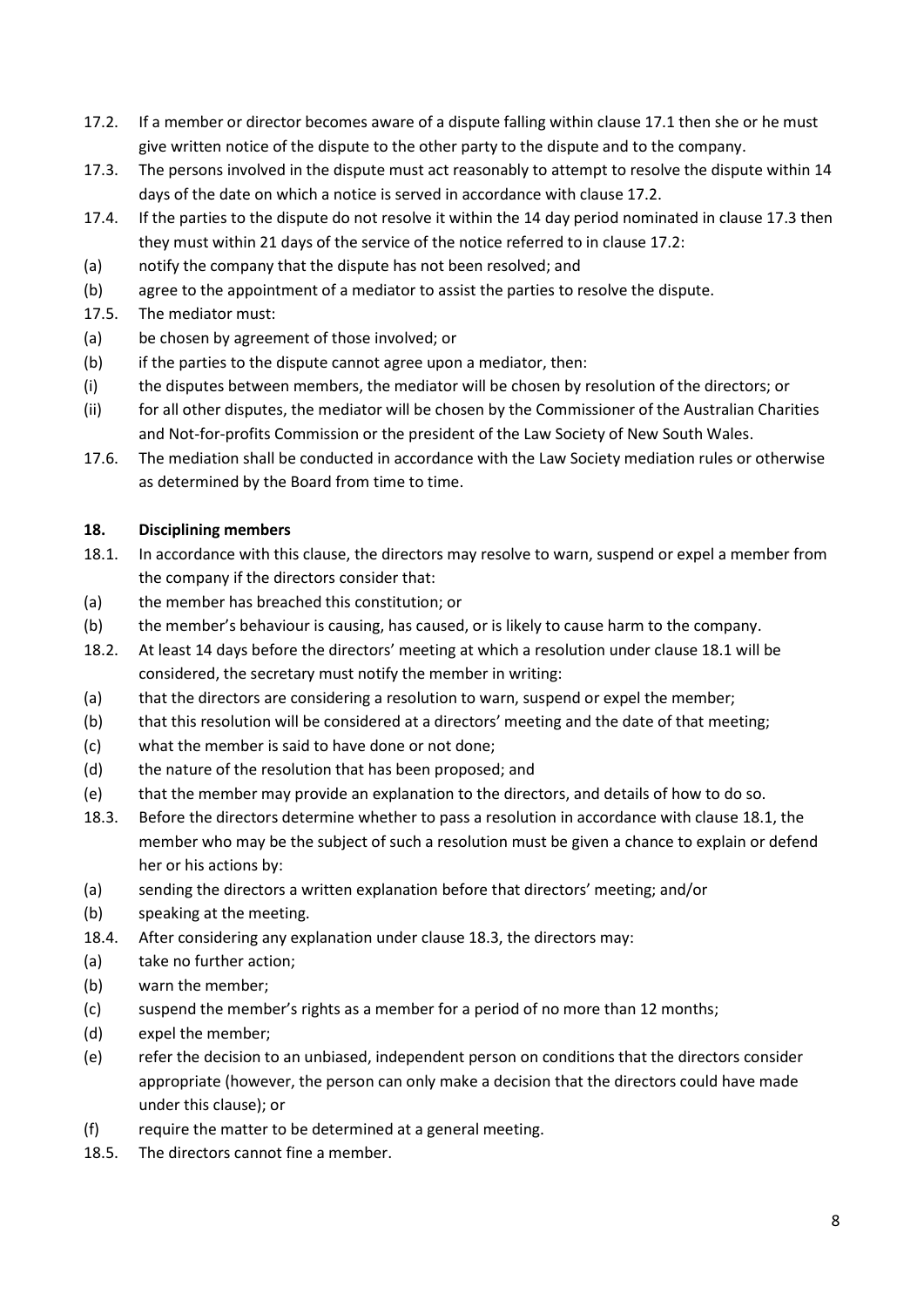- 18.6. The secretary must give written notice to the member concerned of the decision made by directors in accordance with clause 18.4 as soon as possible.
- 18.7. Disciplinary procedures must be completed as soon as reasonably practical.
- 18.8. There will be no liability for any loss or injury suffered by the member as a result of any decision made in good faith under this clause.

# General meetings of members

### 19. General meetings called by directors

- 19.1. The directors may resolve to call a general meeting of the members of the company.
- 19.2. If members with at least 5% of the votes that may be cast at a general meeting make a written request to the company for a general meeting to be held, the directors must:
- (a) within 21 days of the members' request, give all members notice of a general meeting, and
- (b) hold the general meeting within 2 months of the members' request.
- 19.3. The members who make the request for a general meeting must:
- (a) state in the request any resolution to be proposed at the meeting;
- (b) sign the request; and
- (c) give the request to the company.
- 19.4. Separate copies of a document setting out the request may be signed by members if the wording of the request is the same in each copy.

#### 20. General meetings called by members

- 20.1. If the directors do not call a general meeting of members, within 21 days of receiving a request made in accordance with clause 19.2, 50% or more of the members who made the request may call and arrange to hold a general meeting.
- 20.2. To call and hold a meeting under clause 20.1 the members must:
- (a) as far as possible, follow the procedures for general meetings set out in this constitution;
- (b) call the meeting using the list of members on the company's member register, which the company must provide to the members making the request at no cost; and
- (c) hold the general meeting within three months after the request was given to the company.
- 20.3. The company must pay the members who request the general meeting any reasonable expenses they incur because the directors did not call and hold the meeting.

#### 21. Annual general meeting

- 21.1. A general meeting, called the annual general meeting, must be held:
- (a) within 18 months after registration of the company; and
- (b) after the first annual general meeting, at least once in every calendar year.
- 21.2. Even if these items are not set out in the notice of meeting, the business of an annual general meeting may include:
- (a) a review of the company's activities;
- (b) a review of the company's finances;
- (c) any auditor's report;
- (d) the election of directors; and
- (e) the appointment and payment of auditors, if any.
- 21.3. Before or at the annual general meeting, the directors must give information to the members on the company's activities and finances during the period since the last annual general meeting.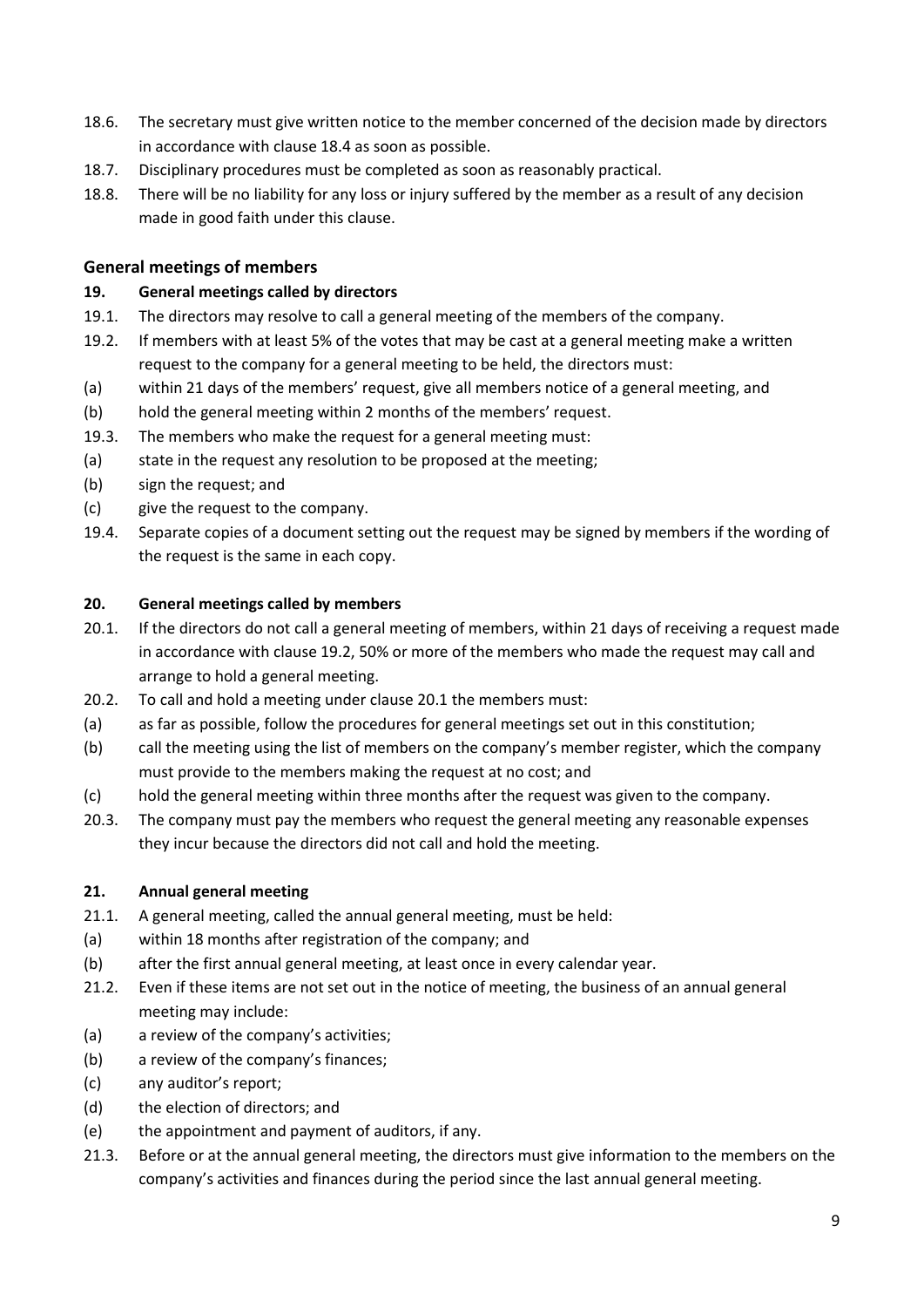21.4. The chairperson of the annual general meeting must give members as a whole a reasonable opportunity at the meeting to ask questions or make comments about the management of the company.

# 22. Notice of general meetings

- 22.1. Notice of a general meeting must be given to:
- (a) each member entitled to vote at the meeting;
- (b) each director; and
- (c) the auditor (if any).
- 22.2. Notice of a general meeting must be provided in writing at least 21 days before the meeting.
- 22.3. Subject to clause 22.4, notice of a meeting may be provided less than 21 days before the meeting if:
- (a) for an annual general meeting, all the members entitled to attend and vote at the annual general meeting agree beforehand; or
- (b) for any other general meeting, members with at least 95% of the votes that may be cast at the meeting agree beforehand.
- 22.4. Notice of a meeting cannot be provided less than 21 days before the meeting if a resolution will be moved to:
- (a) remove a director;
- (b) appoint a director in order to replace a director who was removed; or
- (c) remove an auditor.
- 22.5. Notice of a general meeting must include:
- (a) the place, date and time for the meeting (and if the meeting is to be held in two or more places, the technology that will be used to facilitate this);
- (b) the general nature of the business of the meeting;
- (c) if applicable, that a special resolution is to be proposed and the text of the proposed resolution;
- (d) a statement that members have the right to appoint proxies and that, if a member appoints a proxy:
- (i) the proxy does not need to be a member of the company;
- (ii) the proxy form must be delivered to the company at its registered address or the address (including an electronic address) specified in the notice of the meeting; and
- (iii) the proxy form must be delivered to the company at least 48 hours before the meeting.
- 22.6. If a general meeting is adjourned for one month or more, the members must be given a new notice of the date and time on which the general meeting will resume.

### 23. Quorum at general meetings

- 23.1. For a general meeting to be held, the presence of at least 1/2 of the members of the company, present for the whole of the meeting (in person, by proxy or by authorised representative) for the whole meeting shall constitute a quorum. When determining whether a quorum is present, a person may only be counted once (even if that person is a representative or proxy of more than one member).
- 23.2. No business may be conducted at a general meeting if a quorum is not present.
- 23.3. If there is no quorum present within 30 minutes after the starting time stated in the notice of general meeting, the general meeting is adjourned to the date, time and place that the chairperson specifies. If the chairperson does not specify one or more of those things, the meeting is adjourned to:
- (a) if the date is not specified the same day in the next week;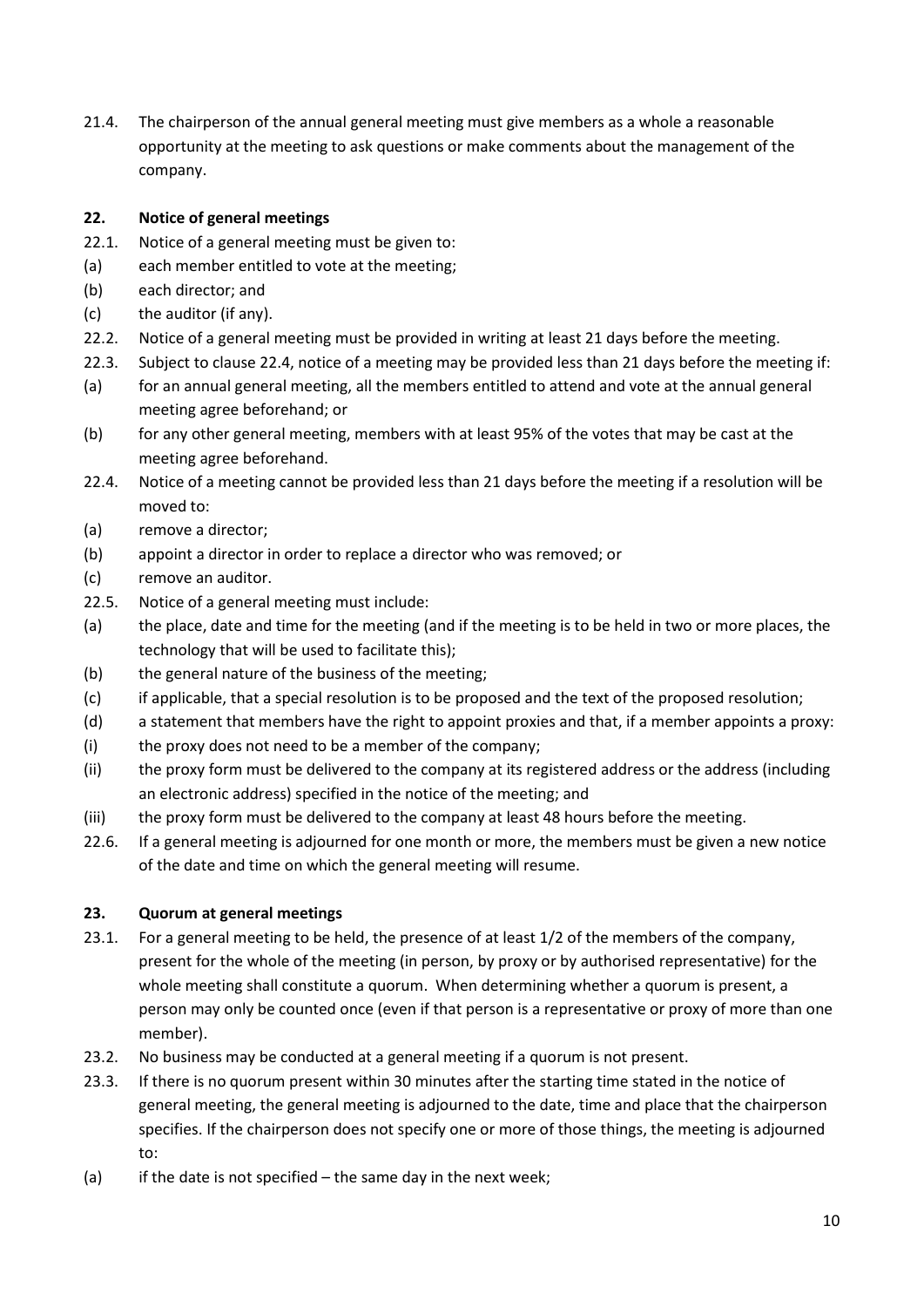- (b) if the time is not specified the same time; and
- $(c)$  if the place is not specified the same place.
- 23.4. If no quorum is present at the resumed meeting within 30 minutes after the starting time set for that meeting, the meeting is cancelled.

### 24. Auditor's right to attend meetings

- 24.1. The auditor (if any) is entitled to attend any general meeting and to be heard by the members on any part of the business of the meeting that concerns the auditor in the capacity of auditor.
- 24.2. The company must give the auditor (if any) any communications relating to the general meeting that a member of the company is entitled to receive.

### 25. Representatives of members

- 25.1. An incorporated member may appoint as a representative:
- (a) one individual to represent the member at meetings and to sign circular resolutions under clause 32; and
- (b) the same individual or another individual for the purpose of being appointed or elected as a director.
- 25.2. The appointment of a representative by a member must:
- (a) be in writing;
- (b) include the name of the representative;
- (c) be signed on behalf of the member; and
- (d) be given to the company or, for representation at a meeting, be given to the chairperson before the meeting starts.
- 25.3. A representative has all the rights of a member relevant to the purposes of the appointment as a representative.
- 25.4. The appointment may be standing (ongoing).

### 26. Using technology to hold meetings

- 26.1. The company may hold a general meeting at two or more venues using any technology that gives the members as a whole a reasonable opportunity to participate, including to hear and be heard.
- 26.2. Anyone using this technology is taken to be present in person at the meeting.
- 27. Chairperson for general meetings
- 27.1. The elected chairperson is entitled to chair general meetings.
- 27.2. The members present and entitled to vote at a general meeting may choose a director or member to be the chairperson for that meeting if:
- (a) there is no elected chairperson; or
- (b) the elected chairperson is not present within 30 minutes after the starting time set for the meeting; or
- (c) the elected chairperson is present but says they do not wish to act as chairperson of the meeting.

# 28. Role of the chairperson

- 28.1. The chairperson is responsible for the conduct of the general meeting, and for this purpose must give members a reasonable opportunity to make comments and ask questions (including to the auditor, if any).
- 28.2. The chairperson does not have a casting vote.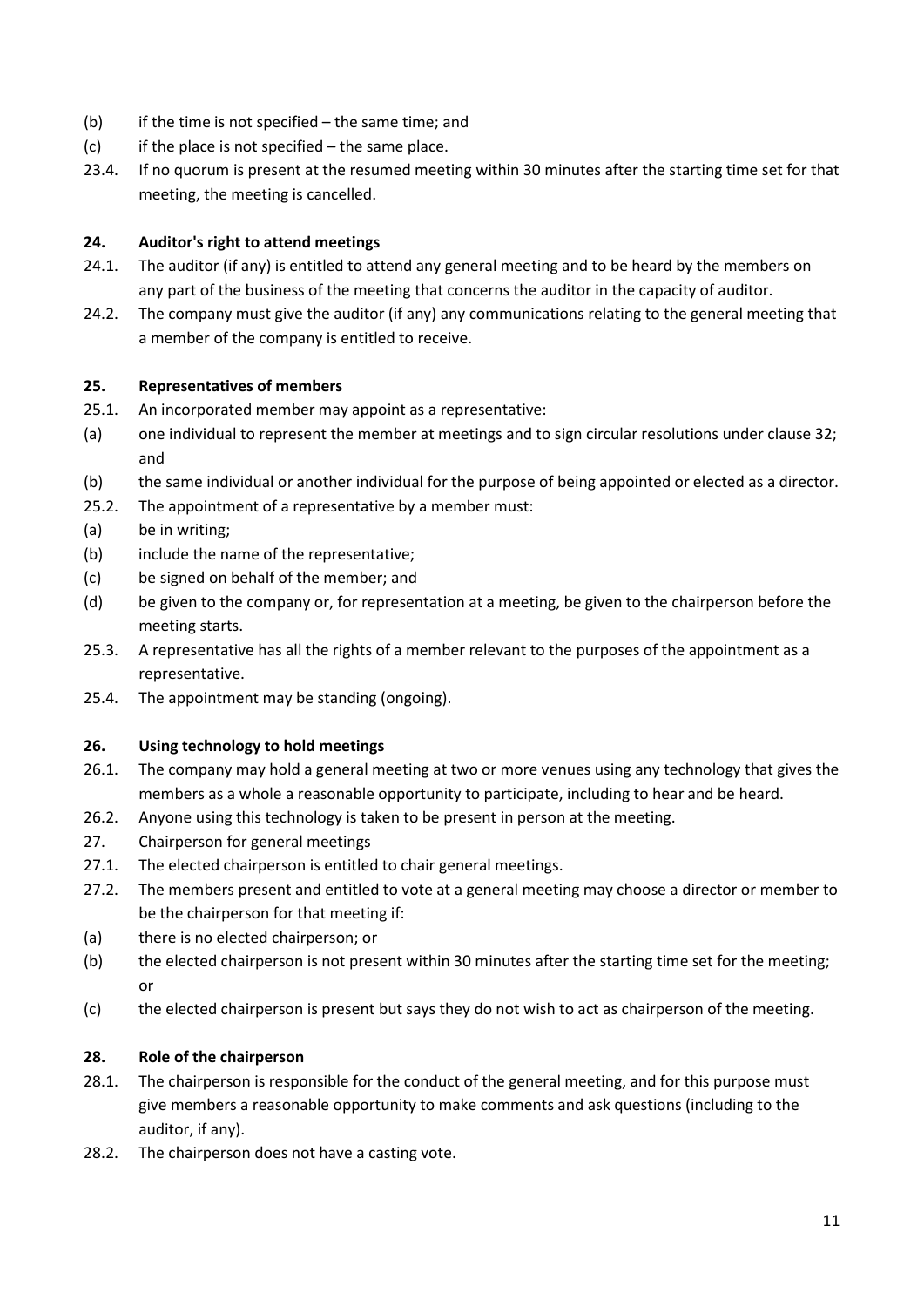### 29. Adjournment of meetings

- 29.1. If a quorum is present, a general meeting must be adjourned if a majority of members present direct the chairperson to adjourn it.
- 29.2. Only unfinished business may be dealt with at a meeting resumed after an adjournment.

# Members' resolutions and statements

### 30. Members' resolutions and statements

- 30.1. Members with at least 5% of the votes that may be cast on a resolution may give:
- (a) written notice to the company of a resolution they propose to move at a general meeting (members' resolution), and/or
- (b) a written request to the company that the company give all of its members a statement about a proposed resolution or any other matter that may properly be considered at a general meeting (members' statement).
- 30.2. A notice of a members' resolution must set out the wording of the proposed resolution and be signed by the members proposing the resolution.
- 30.3. A request to distribute a members' statement must set out the statement to be distributed and be signed by the members making the request.
- 30.4. Separate copies of a document setting out the notice or request may be signed by members if the wording is the same in each copy.
- 30.5. The percentage of votes that members have (as described in clause 30.1) is to be worked out as at midnight before the request or notice is given to the company.
- 30.6. If the company has been given notice of a members' resolution under clause 30.1(a), the resolution must be considered at the next general meeting held more than two months after the notice is given.
- 30.7. This clause does not limit any other right that a member has to propose a resolution at a general meeting.

### 31. Company must give notice of proposed resolution or distribute statement

- 31.1. If the company has been given a notice or request under clause 30:
- (a) in time to send the notice of proposed members' resolution or a copy of the members' statement to members with a notice of meeting, it must do so at the company's cost; or
- (b) too late to send the notice of proposed members' resolution or a copy of the members' statement to members with a notice of meeting, then the members who proposed the resolution or made the request must pay the expenses reasonably incurred by the company in giving members notice of the proposed members' resolution or a copy of the members' statement. However, at a general meeting, the members may pass a resolution that the company will pay these expenses.
- 31.2. The company does not need to send the notice of proposed members' resolution or a copy of the members' statement to members if:
- (a) it is more than 1 000 words long;
- (b) the directors consider it may be defamatory;
- (c) clause 30.1(b) applies, and the members who proposed the resolution or made the request have not paid the company enough money to cover the cost of sending the notice of the proposed members' resolution or a copy of the members' statement to members; or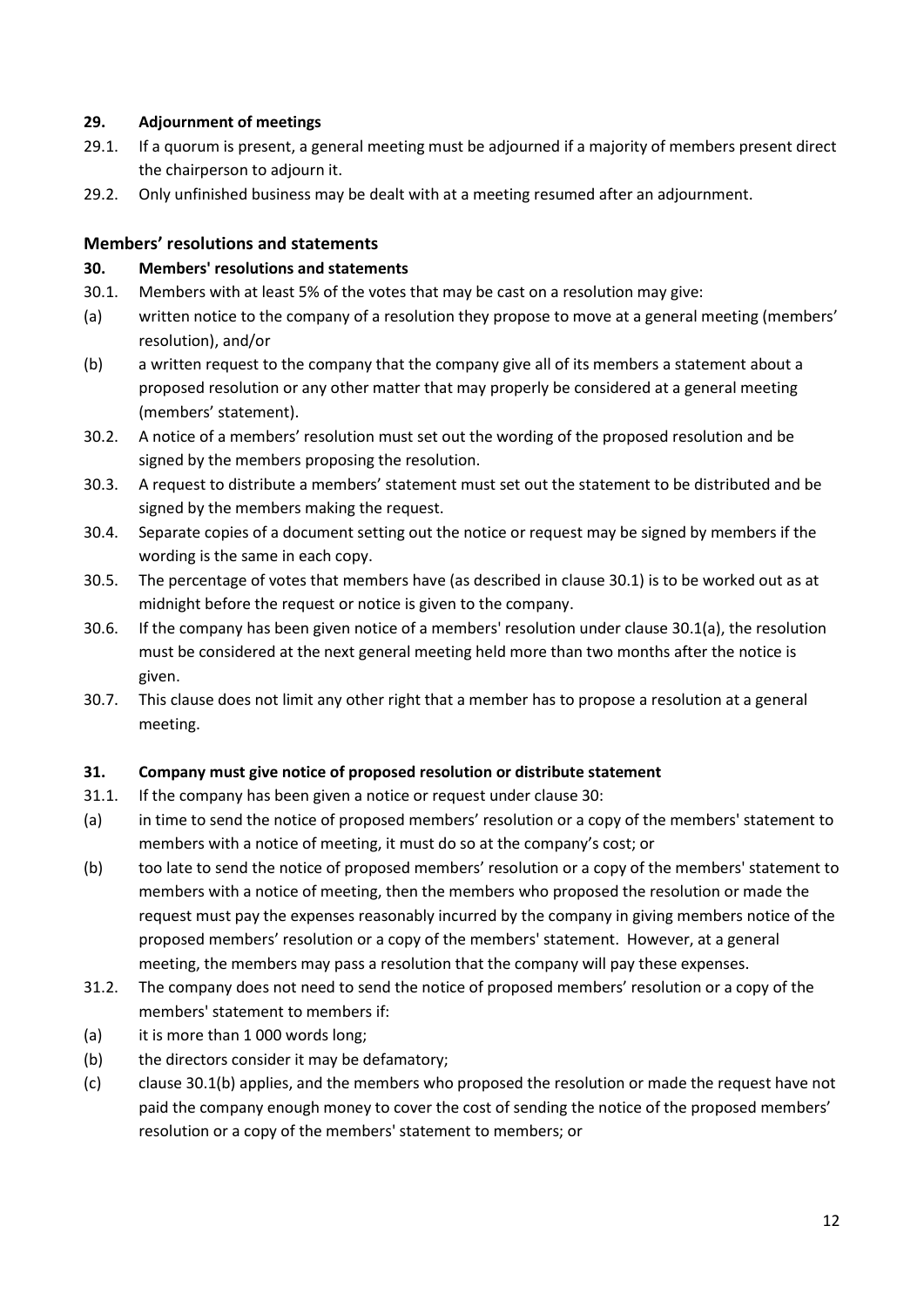(d) in the case of a proposed members' resolution, the resolution does not relate to a matter that may be properly considered at a general meeting or is otherwise not a valid resolution able to be put to the members.

### 32. Circular resolutions of members

- 32.1. Subject to clause 32.3, the directors may put a resolution to the members to pass a resolution without a general meeting being held (a circular resolution).
- 32.2. The directors must notify the auditor (if any) as soon as possible that a circular resolution has or will be put to members, and set out the wording of the resolution.
- 32.3. Circular resolutions cannot be used:
- (a) for a resolution to remove an auditor, appoint a director or remove a director;
- (b) for passing a special resolution; or
- (c) where the Corporations Act or this constitution requires a meeting to be held.
- 32.4. A circular resolution is passed if all the members entitled to vote on the resolution sign or agree to the circular resolution, in the manner set out in clause 32.5 or clause 32.6.
- 32.5. Members may sign:
- (a) a single document setting out the circular resolution and containing a statement that they agree to the resolution; or
- (b) separate copies of that document, as long as the wording is the same in each copy.
- 32.6. The company may send a circular resolution by email to members and members may agree by using an online voting form which includes the text of the resolution and records the identity of the member, or by sending a reply email to that effect, including the text of the resolution in their reply.

### Voting at general meetings

- 33. How many votes a member has
- 33.1. Each member has one vote.

### 34. Challenge to member's right to vote

- 34.1. A member or the chairperson may only challenge a person's right to vote at a general meeting at that meeting.
- 34.2. If a challenge is made under clause 34.1, the chairperson must decide whether or not the person may vote. The chairperson's decision is final.

### 35. How voting is carried out

- 35.1. Voting must be conducted and decided by:
- (a) a show of hands;
- (b) a vote in writing; or
- (c) another method chosen by the chairperson that is fair and reasonable in the circumstances.
- 35.2. Before a vote is taken, the chairperson must state whether any proxy votes have been received and, if so, how the proxy votes will be cast.
- 35.3. On a show of hands, the chairperson's decision is conclusive evidence of the result of the vote.
- 35.4. The chairperson and the meeting minutes do not need to state the number or proportion of the votes recorded in favour or against on a show of hands.

### 36. When and how a vote in writing must be held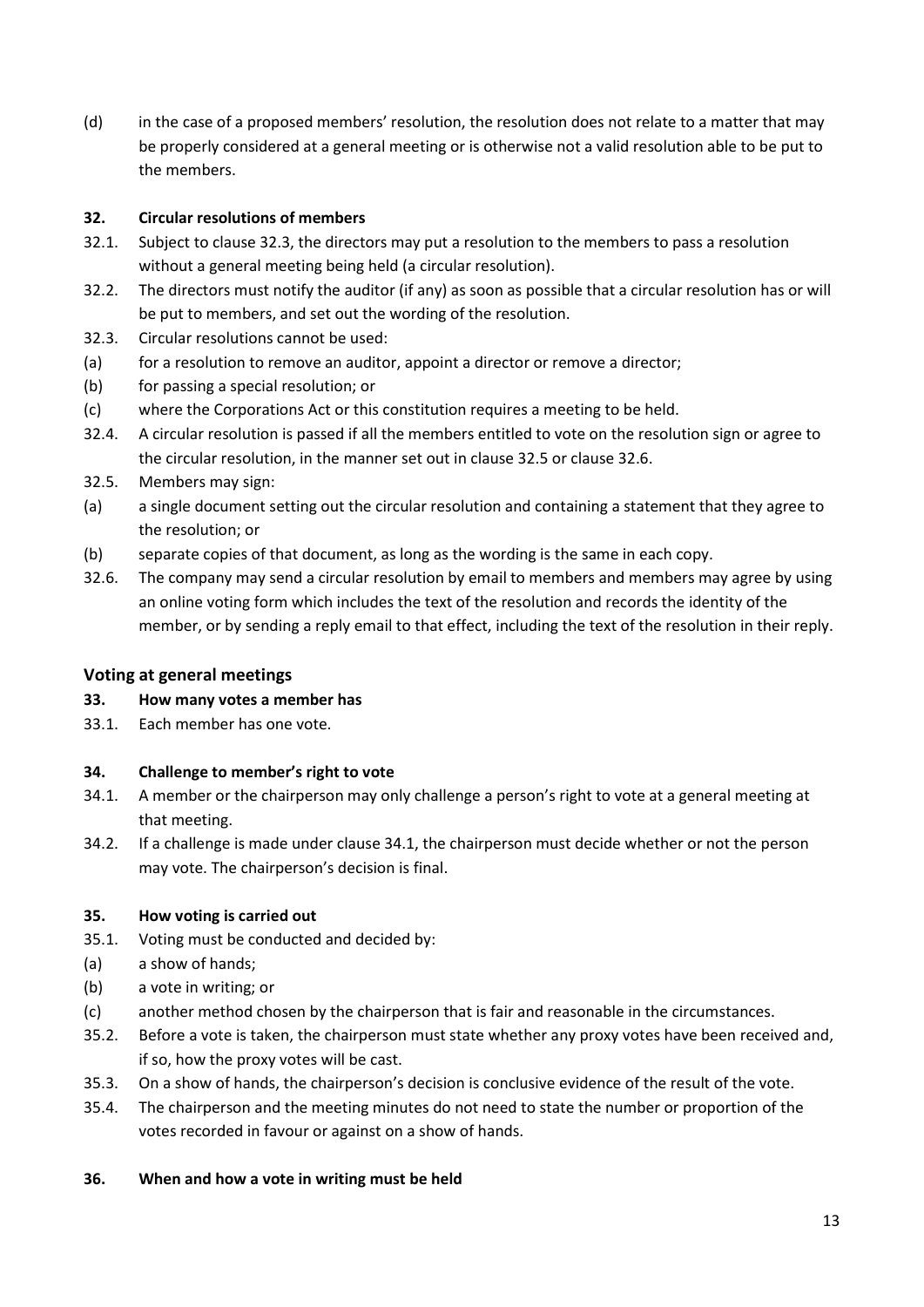- 36.1. A vote in writing may be demanded on any resolution instead of or after a vote by a show of hands by:
- (a) at least five members present;
- (b) members present with at least 5% of the votes that may be passed on the resolution on the vote in writing (worked out as at the midnight before the vote in writing is demanded); or
- (c) the chairperson.
- 36.2. A vote in writing must be taken when and how the chairperson directs, unless clause 36.3 applies.
- 36.3. A vote in writing must be held immediately if it is demanded under clause 36.1:
- (a) for the election of a chairperson under clause 27.2; or
- (b) to decide whether to adjourn the meeting.
- 36.4. A demand for a vote in writing may be withdrawn.

### 37. Appointment of proxy

- 37.1. A member may appoint a proxy to attend and vote at a general meeting on their behalf.
- 37.2. A proxy must be a member. A proxy appointed to attend and vote for a member has the same rights as the member to:
- (a) speak at the meeting;
- (b) vote in a vote in writing (but only to the extent allowed by the appointment); and
- $(c)$  join in to demand a vote in writing under clause 36.1.
- 37.3. An appointment of proxy (proxy form) must be signed by the member appointing the proxy and must contain:
- (a) the member's name and address;
- (b) the company's name;
- (c) the proxy's name or the name of the office held by the proxy; and
- (d) the meeting(s) at which the appointment may be used.
- 37.4. Proxy forms must be received by the company at the address stated in the notice under clause 22.5(d)or at the company's registered address at least 48 hours before a meeting.
- 37.5. A proxy does not have the authority to speak and vote for a member at a meeting while the member is at the meeting.
- 37.6. Unless the company receives written notice before the start or resumption of a general meeting at which a proxy votes, a vote cast by the proxy is valid even if, before the proxy votes, the appointing member:
- (a) dies;
- (b) is mentally incapacitated;
- (c) revokes the proxy's appointment; or
- (d) revokes the authority of a representative or agent who appointed the proxy.
- 37.7. A proxy appointment may specify the way the proxy must vote on a particular resolution.

### 38. Voting by proxy

- 38.1. A proxy is not entitled to vote on a show of hands (but this does not prevent a member appointed as a proxy from voting as a member on a show of hands).
- 38.2. When a vote in writing is held, a proxy:
- (a) does not need to vote, unless the proxy appointment specifies the way they must vote;
- (b) if the way they must vote is specified on the proxy form, must vote that way; and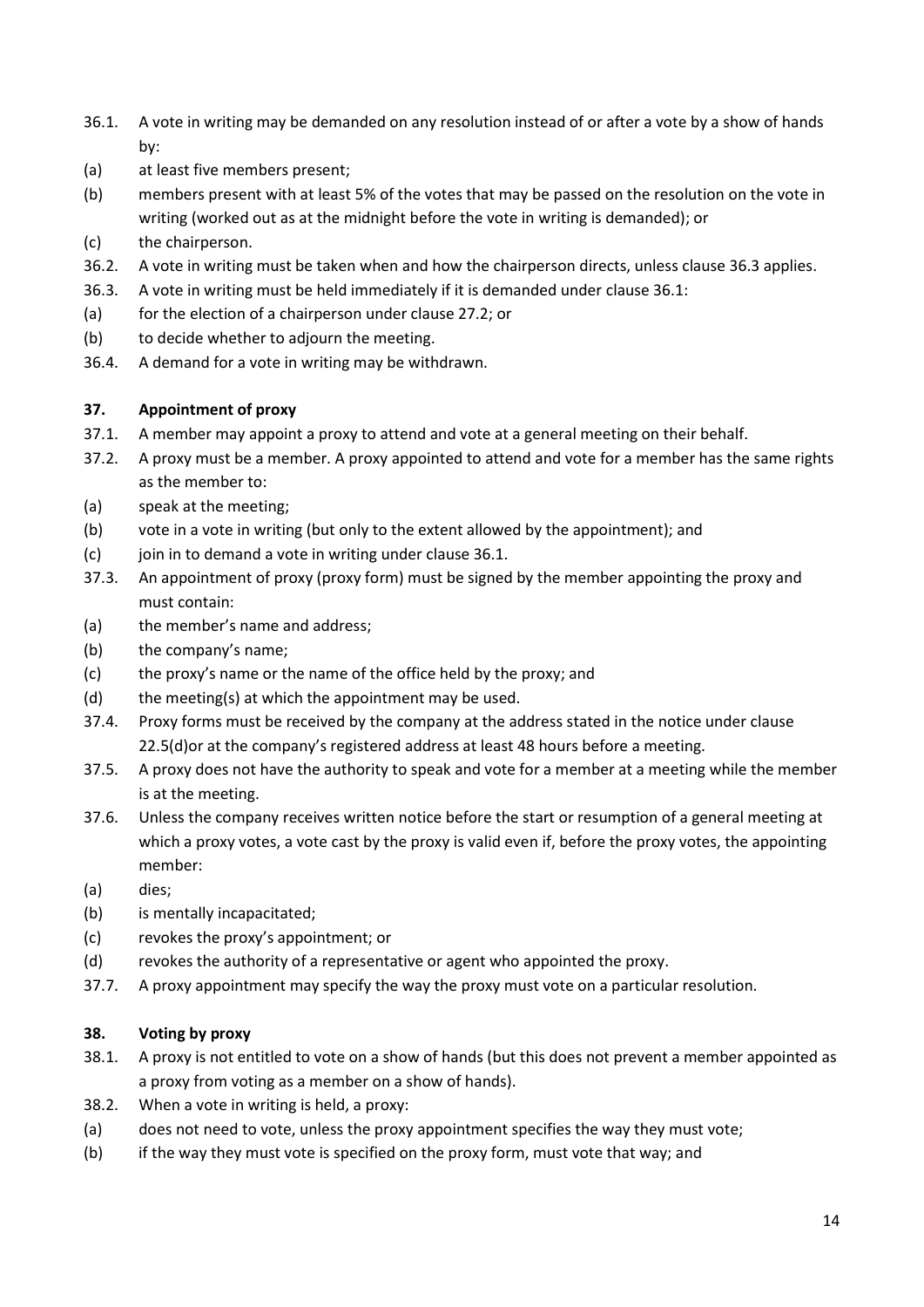(c) if the proxy is also a member or holds more than one proxy, may cast the votes held in different ways.

# **Directors**

# 39. Number of directors

The company must have not less than three directors and may have no more than ten directors.

### 40. Election and appointment of directors

- 40.1. The initial directors are the people who have agreed to act as directors and who are named as proposed directors in the application for registration of the company.
- 40.2. Apart from the initial directors and directors appointed under clause 40.5, the members may elect a director by a resolution passed in a general meeting.
- 40.3. Each of the directors must be appointed by a separate resolution, unless:
- (a) the members present have first passed a resolution that the appointments may be voted on together; and
- (b) no votes were cast against that resolution.
- 40.4. A person is eligible for election as a director of the company if they:
- (a) are a member of the company, or a representative of a member of the company (appointed under clause 25);
- (b) are nominated by two members or representatives of members entitled to vote (unless the person was previously elected as a director at a general meeting and has been a director since that meeting);
- (c) give the company their signed consent to act as a director of the company; and
- (d) are not ineligible to be a director under the Corporations Act or the ACNC Act.
- 40.5. The directors may appoint a person as a director to fill a casual vacancy or as an additional director if that person:
- (a) is a member of the company, or a representative of a member of the company (appointed under clause 25);
- (b) gives the company their signed consent to act as a director of the company; and
- (c) is not ineligible to be a director under the Corporations Act or the ACNC Act.
- 40.6. If the number of directors is reduced to fewer than three or is less than the number required for a quorum, the continuing directors may act for the purpose of increasing the number of directors to three (or higher if required for a quorum) or calling a general meeting, but for no other purpose.

### 41. Election of chairperson

41.1. The directors must elect a director as the company's elected chairperson.

# 42. Term of office

- 42.1. At each annual general meeting:
- (a) any director appointed by the directors to fill a casual vacancy or as an additional director must retire, and
- (b) at least one-third of the remaining directors must retire.
- 42.2. The directors who must retire at each annual general meeting under clause 42.1(b) will be the directors who have been longest in office since last being elected. Where directors were elected on the same day, the director(s) to retire will be decided by lot unless they agree otherwise.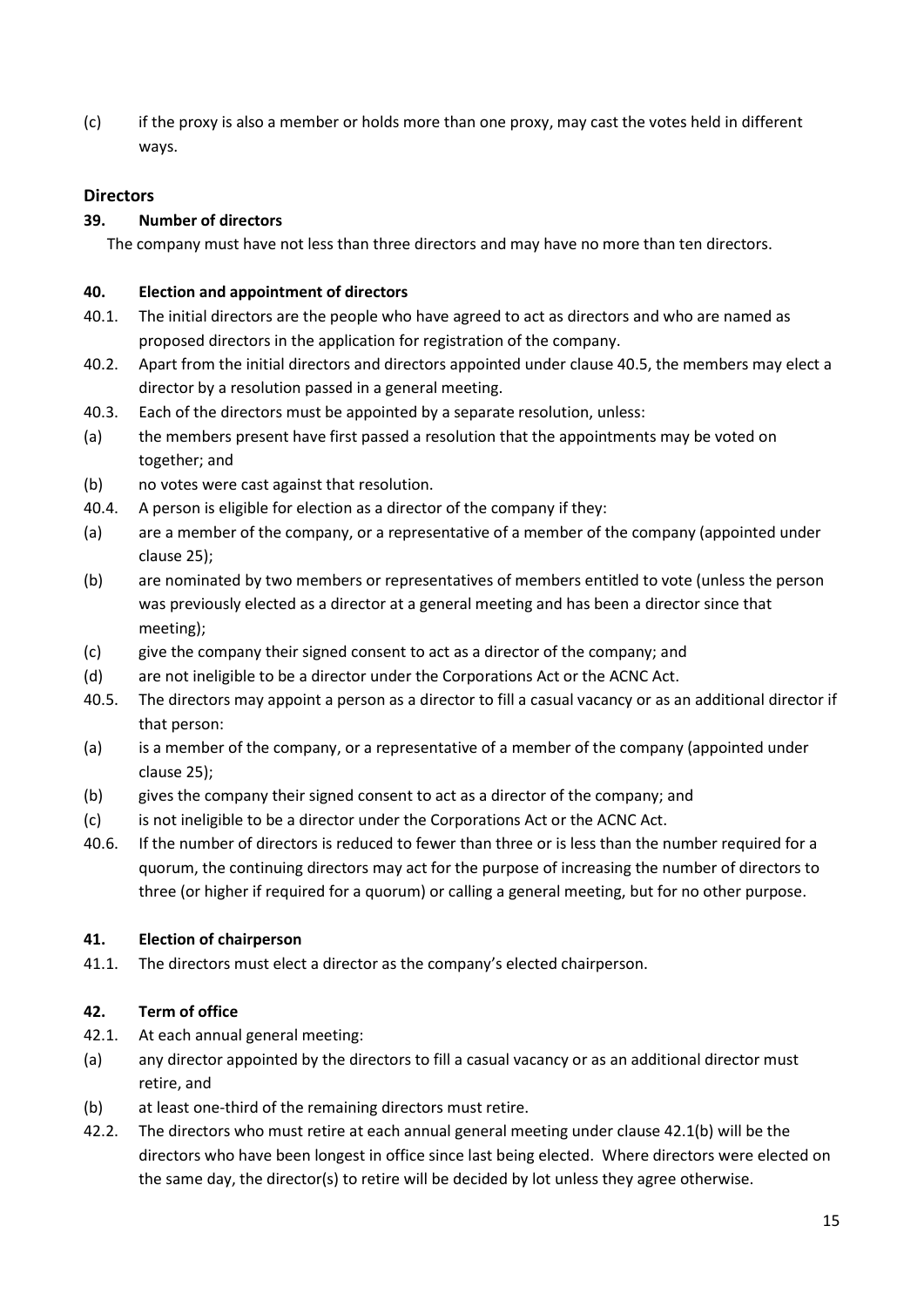- 42.3. Other than a director appointed under clause 40.5, a director's term of office starts at the end of the annual general meeting at which they are elected and ends at the end of the annual general meeting at which they retire.
- 42.4. Each director must retire at least once every three years.
- 42.5. A director who retires under clause 42.1 may nominate for election or re-election, subject to clause 42.6.
- 42.6. A director who has held office for a continuous period of nine years or more may only be reappointed or re-elected by a special resolution

# 43. When a director stops being a director

- 43.1. A director stops being a director if they:
- (a) give written notice of resignation as a director to the company;
- (b) die;
- (c) are removed as a director by a resolution of the members;
- (d) stop being a member of the company;
- (e) are a representative of a member, and that member stops being a member;
- (f) are a representative of a member, and the member notifies the company that the representative is no longer a representative;
- (g) are absent for 3 consecutive directors' meetings without approval from the directors; or
- (h) become ineligible to be a director of the company under the Corporations Act or the ACNC Act.

# Powers of directors

### 44. Powers of directors

- 44.1. The directors are responsible for managing and directing the activities of the company to achieve the purpose(s) set out in clause 6.
- 44.2. The directors may use all the powers of the company except for powers that, under the Corporations Act or this constitution, may only be used by members.
- 44.3. The directors must decide on the responsible financial management of the company including:
- (a) any suitable written delegations of power under clause 45; and
- (b) how money will be managed, such as how electronic transfers, negotiable instruments or cheques must be authorised and signed or otherwise approved.
- 44.4. The directors cannot remove a director or auditor. Directors and auditors may only be removed by a members' resolution at a general meeting.

### 45. Delegation of directors' powers

- 45.1. The directors may delegate any of their powers and functions to a board, a director, an employee of the company (such as a chief executive officer) or any other person, as they consider appropriate.
- 45.2. The delegation must be recorded in the company's minute book.

### 46. Payments to directors

- 46.1. The company must not pay fees to a director for acting as a director.
- 46.2. The company may:
- (a) pay a director for work they do for the company, other than as a director, if the amount is no more than a reasonable fee for the work done; or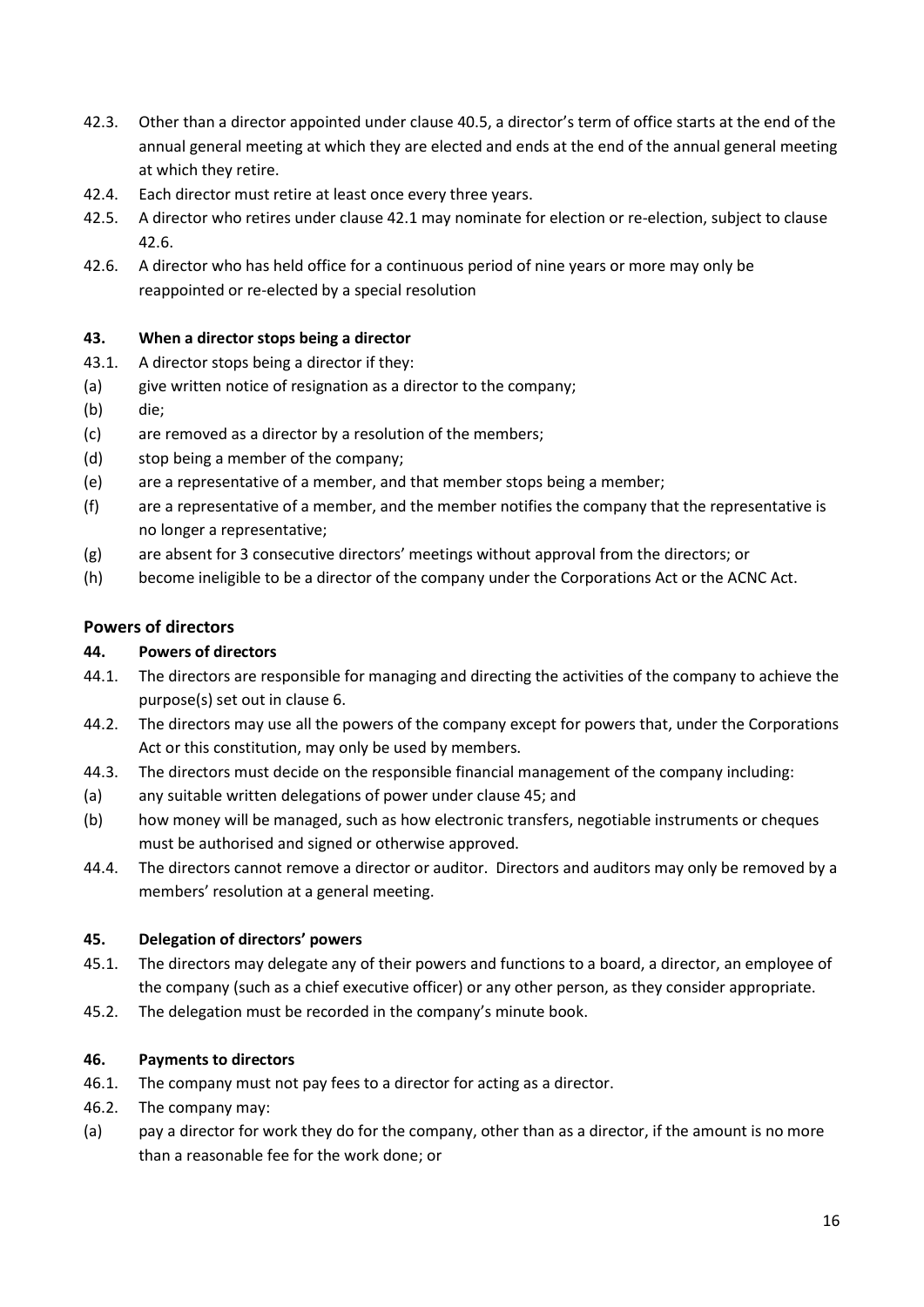- (b) reimburse a director for expenses properly incurred by the director in connection with the affairs of the company.
- 46.3. Any payment made under clause 46.2 must be approved by the directors.
- 46.4. The company may pay premiums for insurance indemnifying directors, as allowed for by law (including the Corporations Act) and this constitution.

# 47. Execution of documents

- 47.1. The company may execute a document without using a common seal if the document is signed by:
- (a) two directors of the company; or
- (b) a director and the secretary.

# Duties of directors

# 48. Duties of directors

- 48.1. The directors must comply with their duties as directors under legislation and common law (judgemade law), and with the duties described in governance standard 5 of the regulations made under the ACNC Act which are:
- (a) to exercise their powers and discharge their duties with the degree of care and diligence that a reasonable individual would exercise if they were a director of the company;
- (b) to act in good faith in the best interests of the company and to further the charitable purpose(s) of the company set out in clause 6;
- (c) not to misuse their position as a director;
- (d) not to misuse information they gain in their role as a director;
- (e) to disclose any perceived or actual material conflicts of interest in the manner set out in clause 49;
- (f) to ensure that the financial affairs of the company are managed responsibly; and
- (g) not to allow the company to operate while it is insolvent.

# 49. Conflicts of interest

- 49.1. A director must disclose the nature and extent of any actual or perceived material conflict of interest in a matter that is being considered at a meeting of directors (or that is proposed in a circular resolution):
- (a) to the other directors; or
- (b) if all of the directors have the same conflict of interest, to the members at the next general meeting, or at an earlier time if reasonable to do so.
- 49.2. The disclosure of a conflict of interest by a director must be recorded in the minutes of the meeting.
- 49.3. Each director who has a material personal interest in a matter that is being considered at a meeting of directors (or that is proposed in a circular resolution) must not, except as provided under clauses 49.4:
- (a) be present at the meeting while the matter is being discussed; or
- (b) vote on the matter.
- 49.4. A director may still be present and vote if:
- (a) their interest arises because they are a member of the company, and the other members have the same interest;
- (b) their interest relates to an insurance contract that insures, or would insure, the director against liabilities that the director incurs as a director of the company (see clause 67);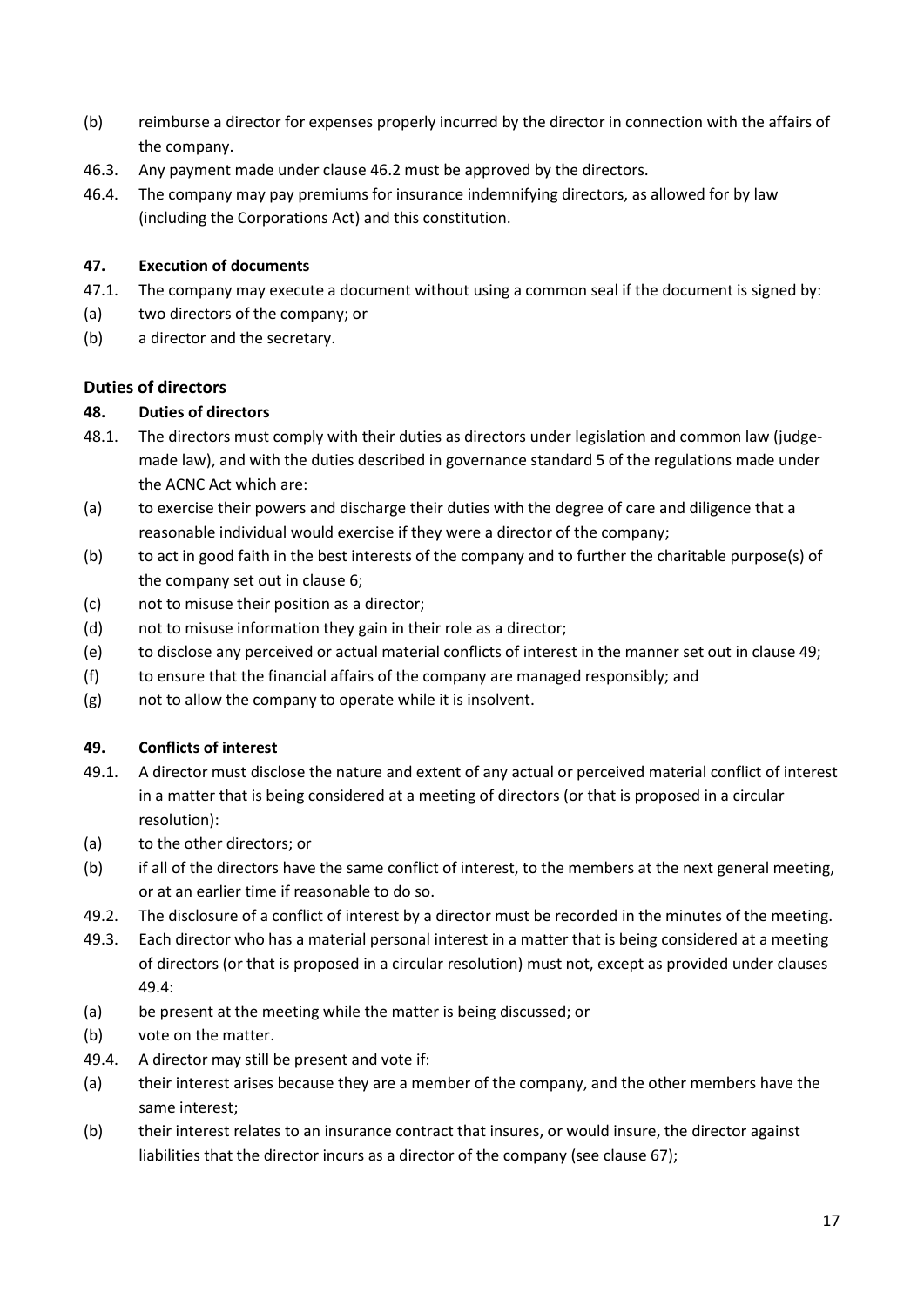- (c) their interest relates to a payment by the company under clause 66 (indemnity), or any contract relating to an indemnity that is allowed under the Corporations Act;
- (d) the Australian Securities and Investments Commission (ASIC) makes an order allowing the director to vote on the matter; or
- (e) the directors who do not have a material personal interest in the matter pass a resolution that:
- (i) identifies the director, the nature and extent of the director's interest in the matter and how it relates to the affairs of the company; and
- (ii) says that those directors are satisfied that the interest should not stop the director from voting or being present.

# Directors' meetings

### 50. When the directors meet

- 50.1. The directors may decide how often, where and when they meet.
- 51. Calling directors' meetings
- 51.1. A director may call a directors' meeting by giving reasonable notice to all of the other directors.
- 51.2. A director may give notice in writing or by any other means of communication that has previously been agreed to by all of the directors.

### 52. Chairperson for directors' meetings

- 52.1. The elected chairperson is entitled to chair directors' meetings.
- 52.2. The directors at a directors' meeting may choose a director to be the chairperson for that meeting if the elected chairperson is:
- (a) not present within 30 minutes after the starting time set for the meeting; or
- (b) present but does not want to act as chairperson of the meeting.

### 53. Quorum at directors' meetings

- 53.1. Unless the directors determine otherwise, the quorum for a directors' meeting is a majority (more than 50%) of directors.
- 53.2. A quorum must be present for the whole directors' meeting.

### 54. Using technology to hold directors' meetings

- 54.1. The directors may hold their meetings by using any technology (such as video or teleconferencing) that is agreed to by all of the directors.
- 54.2. The directors' agreement may be a standing (ongoing) one.
- 54.3. A director may only withdraw their consent within a reasonable period before the meeting.

### 55. Passing directors' resolutions

55.1. A directors' resolution must be passed by a majority of the votes cast by directors present and entitled to vote on the resolution.

# 56. Circular resolutions of directors

- 56.1. The directors may pass a circular resolution without a directors' meeting being held.
- 56.2. A circular resolution is passed if all the directors entitled to vote on the resolution sign or otherwise agree to the resolution in the manner set out in clause 56.3 or clause 56.4.
- 56.3. Each director may sign: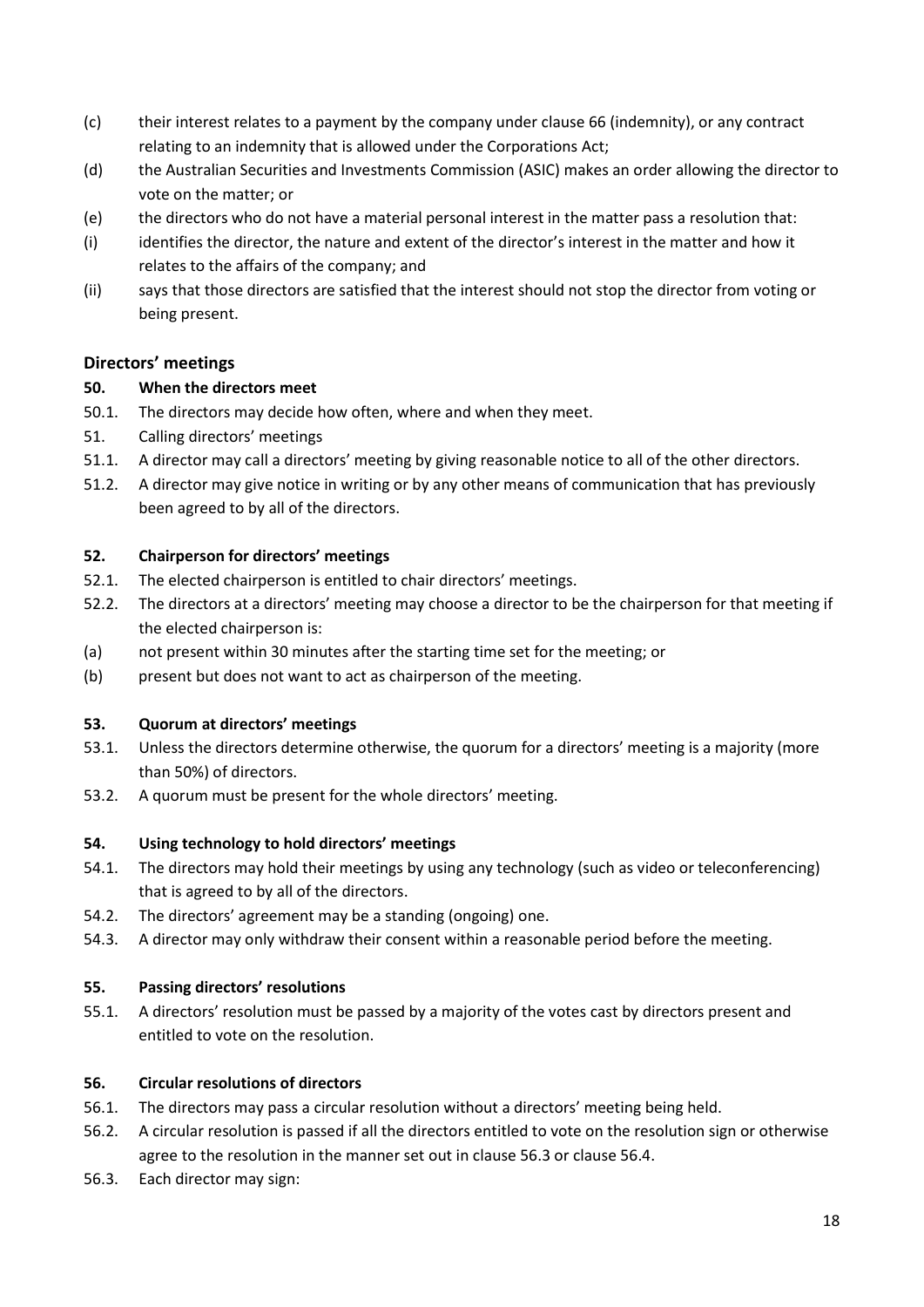- (a) a single document setting out the resolution and containing a statement that they agree to the resolution; or
- (b) separate copies of that document, as long as the wording of the resolution is the same in each copy.
- 56.4. The company may send a circular resolution by email to the directors and the directors may agree to the resolution by using an online voting form which includes the text of the resolution and records the identity of the member, or by sending a reply email to that effect, including the text of the resolution in their reply.
- 56.5. A circular resolution is passed when the last director signs or otherwise agrees to the resolution in the manner set out in clause 56.3 or clause 56.4.

# **Secretary**

# 57. Appointment and role of secretary

- 57.1. The company must have at least one secretary, who may also be a director.
- 57.2. A secretary must be appointed by the directors (after giving the company their signed consent to act as secretary of the company) and may be removed by the directors.
- 57.3. The directors must decide the terms and conditions under which the secretary is appointed, including any remuneration.
- 57.4. The role of the secretary includes:
- (a) maintaining a register of the company's members; and
- (b) maintaining the minutes and other records of general meetings (including notices of meetings), directors' meetings and circular resolutions.

# Minutes and records

# 58. Minutes and records

- 58.1. The company must, within one month, make and keep the following records:
- (a) minutes of proceedings and resolutions of general meetings;
- (b) minutes of circular resolutions of members;
- (c) a copy of a notice of each general meeting; and
- (d) a copy of a members' statement distributed to members under clause 30.
- 58.2. The company must, within one month, make and keep the following records:
- (a) minutes of proceedings and resolutions of directors' meetings (including meetings of any boards); and
- (b) minutes of circular resolutions of directors.
- 58.3. To allow members to inspect the company's records:
- (a) the company must give a member access to the records set out in clause 58.1; and
- (b) the directors may authorise a member to inspect other records of the company, including records referred to in clause 58.2 and clause 59.1.
- 58.4. The directors must ensure that minutes of a general meeting or a directors' meeting are signed within a reasonable time after the meeting by:
- (a) the chairperson of the meeting; or
- (b) the chairperson of the next meeting.
- 58.5. The directors must ensure that minutes of the passing of a circular resolution (of members or directors) are signed by a director within a reasonable time after the resolution is passed.

### 59. Financial and related records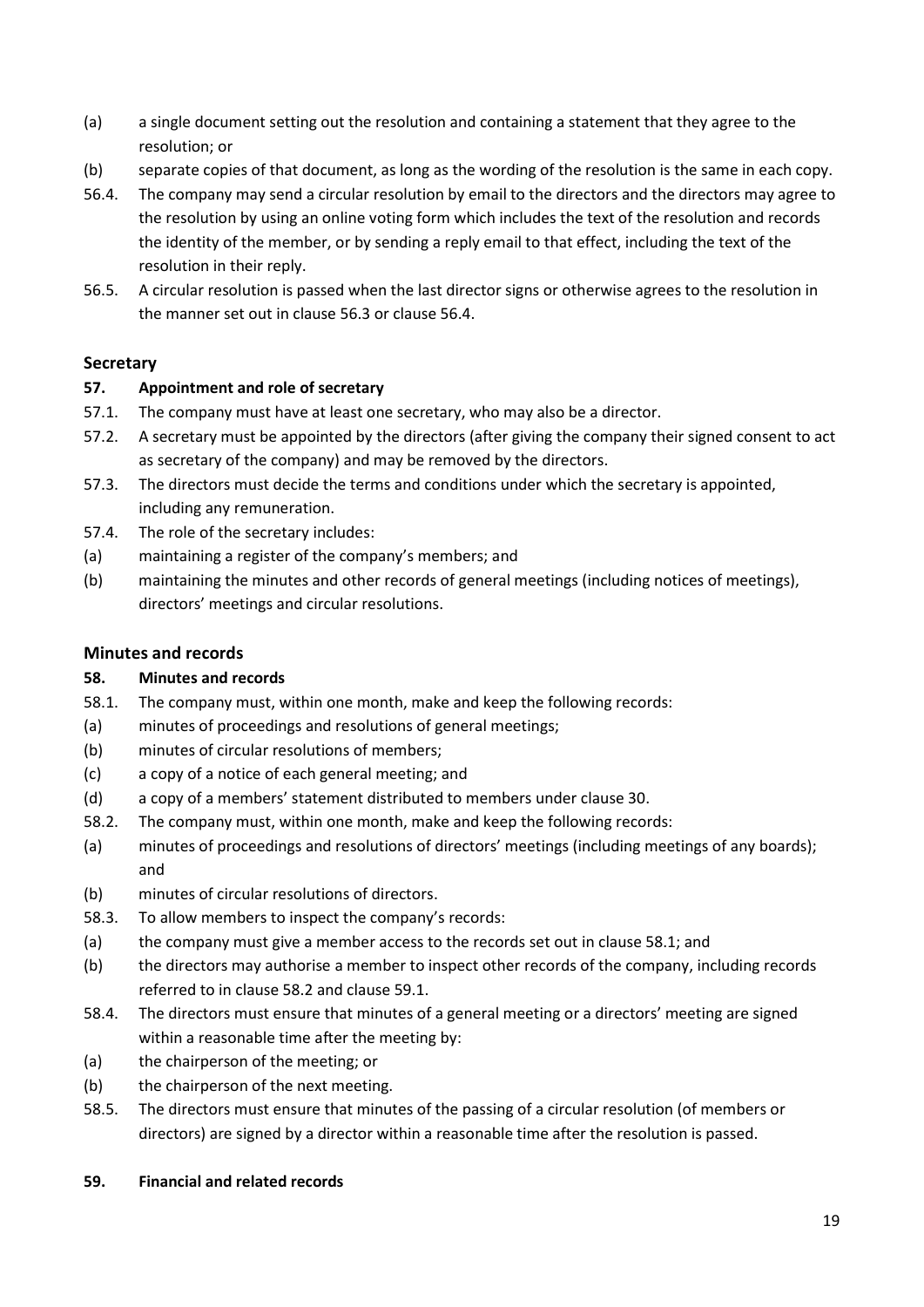- 59.1. The company must make and keep written financial records that:
- (a) correctly record and explain its transactions and financial position and performance; and
- (b) enable true and fair financial statements to be prepared and to be audited.
- 59.2. The company must also keep written records that correctly record its operations.
- 59.3. The company must retain its records for at least 7 years.
- 59.4. The directors must take reasonable steps to ensure that the company's records are kept safe.

#### By-laws

#### 60. By-laws

- 60.1. The directors may pass a resolution to make by-laws to give effect to this constitution.
- 60.2. Members and directors must comply with by-laws as if they were part of this constitution.

#### **Notice**

#### 61. What is notice

- 61.1. Anything written to or from the company under any clause in this constitution is written notice and is subject to clauses 62 to 63, unless specified otherwise.
- 61.2. Clauses 62 to 63 do not apply to a notice of proxy under clause 37.4.

#### 62. Notice to the company

- 62.1. Written notice or any communication under this constitution may be given to the company, the directors or the secretary by:
- (a) delivering it to the company's registered office;
- (b) posting it to the company's registered office or to another address chosen by the company for notice to be provided;
- (c) sending it to an email address or other electronic address notified by the company to the members as the company's email address or other electronic address; or
- (d) sending it to the fax number notified by the company to the members as the company's fax number.

### 63. Notice to members

- 63.1. Written notice or any communication under this constitution may be given to a member:
- (a) in person;
- (b) by posting it to, or leaving it at the address of the member in the register of members or an alternative address (if any) nominated by the member for service of notices;
- (c) sending it to the email or other electronic address nominated by the member as an alternative address for service of notices (if any);
- (d) sending it to the fax number nominated by the member as an alternative address for service of notices (if any); or
- (e) if agreed to by the member, by notifying the member at an email or other electronic address nominated by the member, that the notice is available at a specified place or address (including an electronic address).
- 63.2. If the company does not have an address for the member, the company is not required to give notice in person.

### 64. When notice is taken to be given

64.1. A notice: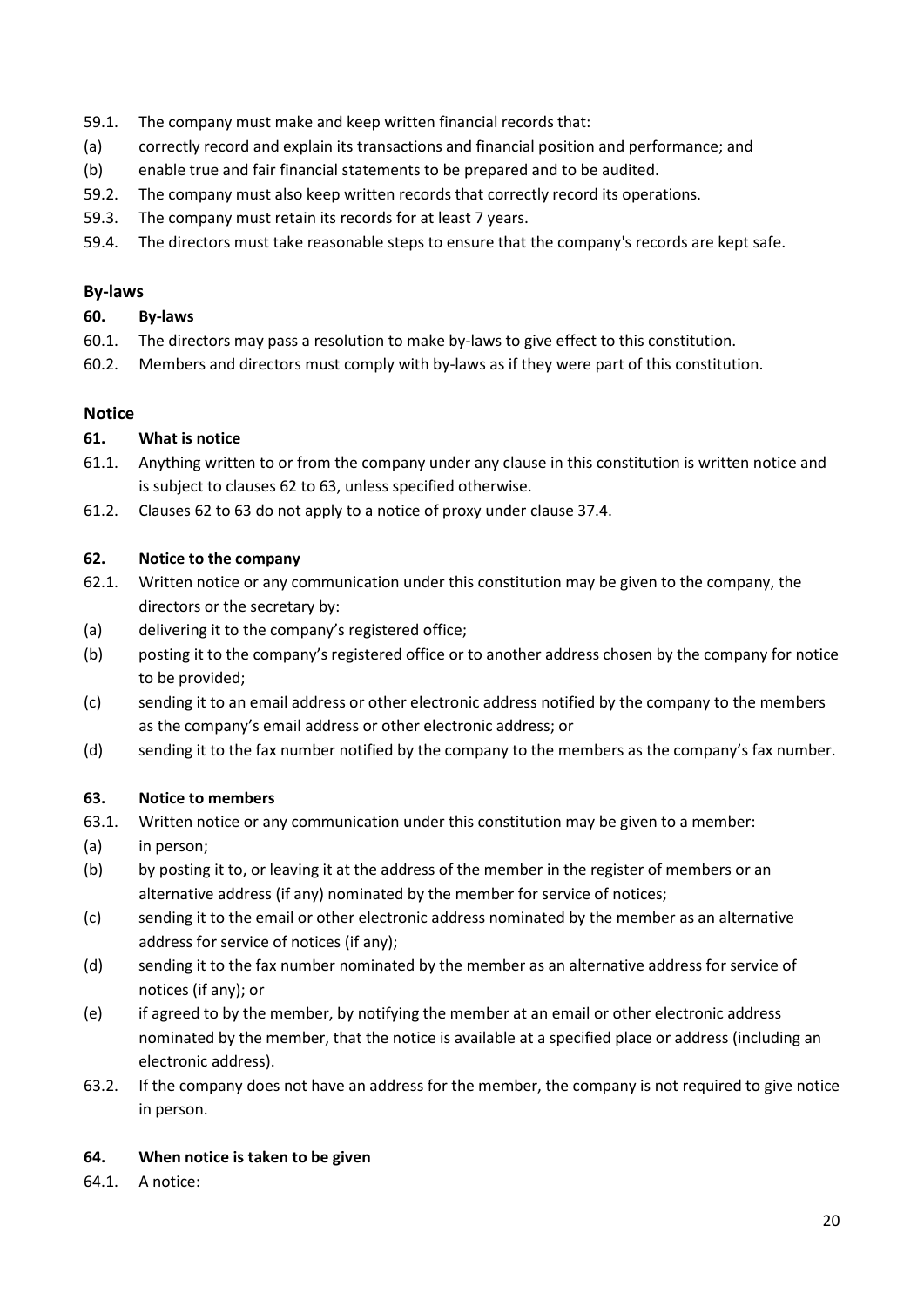- (a) delivered in person, or left at the recipient's address, is taken to be given on the day it is delivered;
- (b) sent by post, is taken to be given on the third day after it is posted with the correct payment of postage costs;
- (c) sent by email, fax or other electronic method, is taken to be given on the business day after it is sent; and
- (d) given under clause 63.1(e) is taken to be given on the business day after the notification that the notice is available is sent.

#### Financial year

#### 65. Company's financial year

65.1. The company's financial year is from 1 July to 30 June, unless the directors pass a resolution to change the financial year.

#### Indemnity, insurance and access

#### 66. Indemnity

- 66.1. The company indemnifies each officer of the company out of the assets of the company, to the relevant extent, against all losses and liabilities (including costs, expenses and charges) incurred by that person as an officer of the company.
- 66.2. In this clause, 'officer' means a director or secretary and includes a director or secretary after they have ceased to hold that office.
- 66.3. In this clause, 'to the relevant extent' means:
- (a) to the extent that the company is not precluded by law (including the Corporations Act) from doing so; and
- (b) for the amount that the officer is not otherwise entitled to be indemnified and is not actually indemnified by another person (including an insurer under an insurance policy).
- 66.4. The indemnity is a continuing obligation and is enforceable by an officer even though that person is no longer an officer of the company.

### 67. Insurance

67.1. To the extent permitted by law (including the Corporations Act), and if the directors consider it appropriate, the company may pay or agree to pay a premium for a contract insuring a person who is or has been an officer of the company against any liability incurred by the person as an officer of the company.

#### 68. Directors' access to documents

- 68.1. A director has a right of access to the financial records of the company at all reasonable times.
- 68.2. If the directors agree, the company must give a director or former director access to:
- (a) certain documents, including documents provided for or available to the directors; and
- (b) any other documents referred to in those documents.

#### Winding up

# 69. Surplus assets not to be distributed to members

69.1. If the company is wound up, any surplus assets must not be distributed to a member or a former member of the company, unless that member or former member is a charity described in clause 70.

#### 70. Distribution of surplus assets